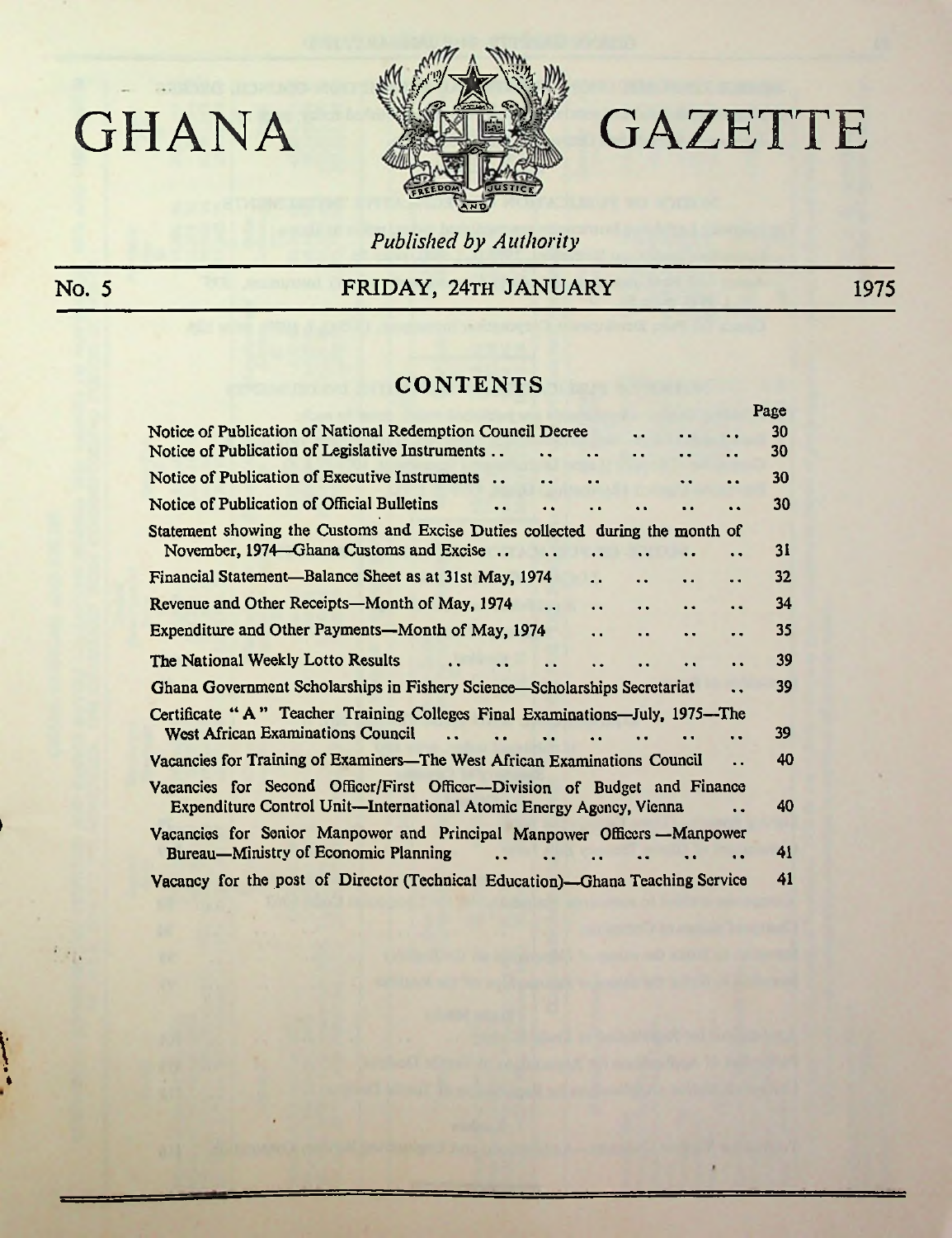#### NOTICE OF PUBLICATION OF NATIONAL REDEMPTION COUNCIL DECREE

The following National Redemption Council Decree is published today, price 5p: Insurance (Amendment) Decree, 1975 (N.R.C.D. 313).

#### NOTICE OF PUBLICATION OF LEGISLATIVE INSTRUMENTS

The following Legislative Instruments are published today, prices as shown:

Insurance (Exemption) Instrument, 1975 (L.I. 998), price 5p

Assets and Bank Accounts (Schedule) (Amendment) (No. 1) Instrument, 1975 (L.I. 999), price 5p.

Ghana Oil Palm Development Corporation Instrument, 1975 (L.I. 1000), price 12p.

#### NOTICE OF PUBLICATION OF EXECUTIVE INSTRUMENTS

The following Executive Instruments are published today, price 5p each: State Lands (Jukwa—Site for Settlement Farm No. 1) Instrument, 1975 (E.I. 5) Committee of Inquiry (Legon Disturbances) Instrument, 1975 (E.I. 6). Preventive Custody (Revocation) Order, 1975 (E.I. 7).

#### NOTICE OF PUBLICATION OF OFFICIAL BULLETINS

#### LOCAL GOVERNMENT NO. 5

is published today, Price 25p

Summary of Contents

#### General Page Imposition of Rates . . . . . . . . . . . . . . . . 49

**I**

**I**

COMMERCIAL AND INDUSTRIAL NO. 6

#### is published today, price 69p

#### Summary of Contents

#### General

| Signing Powers-Ghana Commercial Bank                                   | $\cdot$ .          |           |           | $\bullet$           | $\bullet$       | 79         |  |
|------------------------------------------------------------------------|--------------------|-----------|-----------|---------------------|-----------------|------------|--|
| Government of Ghana Treasury Bills Issue                               |                    |           | . .       | $\bullet$ $\bullet$ | $\bullet$       | <b>119</b> |  |
|                                                                        | <b>Companies</b>   |           |           |                     |                 |            |  |
| Companies entitled to commence business under the Companies Code, 1963 |                    |           |           |                     |                 | 80         |  |
| Change of names of Companies<br>$\ddot{\phantom{0}}$                   |                    | $\bullet$ | $\bullet$ | $\mathbf{u}$        | $\cdot$ $\cdot$ | 94         |  |
| Intention to Strike the names of Companies off the Register            |                    |           |           | $\cdot$ $\cdot$     | $\bullet$       | 95         |  |
| Intention to Strike the names of Partnerships off the Register         |                    |           | $\bullet$ | $\bullet$           | $\bullet$       | 97         |  |
|                                                                        | <b>Trade Marks</b> |           |           |                     |                 |            |  |
| Applications for Registration of Trade Marks                           |                    |           | . .       | $\mathbf{u}$        |                 | 101        |  |
| Particulars of Applications for Registration of Textile Designs        |                    |           | $\cdot$   |                     | $\cdot$ $\cdot$ | 111        |  |
| Correction Notice-Applications for Registration of Textile Designs     |                    |           |           | $\cdots$            | $\bullet$       | 115        |  |
|                                                                        |                    |           |           |                     |                 |            |  |

**Tenders** 

Tenders for Various Contracts—Architectural and Engineering Services Corporation 116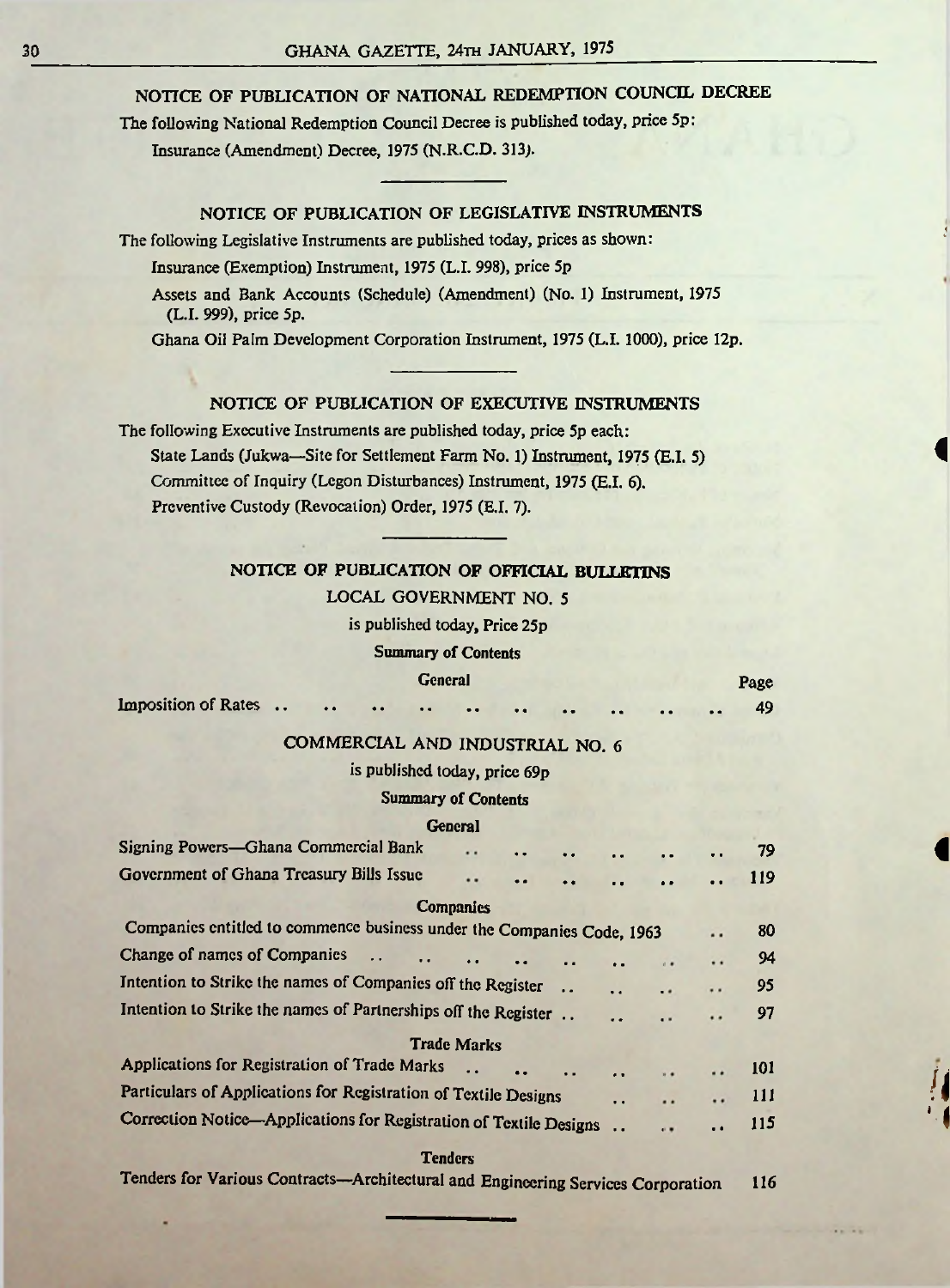| <b>EXCISF</b>  |
|----------------|
|                |
|                |
|                |
|                |
|                |
|                |
|                |
|                |
|                |
|                |
| 白<br>人         |
|                |
|                |
|                |
|                |
|                |
|                |
|                |
|                |
|                |
|                |
|                |
|                |
|                |
|                |
|                |
|                |
|                |
|                |
| <b>CUSTOMS</b> |
|                |
|                |
|                |
|                |
|                |
|                |
|                |
|                |
|                |
| <b>HANA</b>    |
|                |
|                |
|                |
|                |
|                |

STATEMENT SHOWING THE CUSTOMS AND EXCISE DUTIES COLLECTED DURING THE MONTH OF NOVEMBER, 1974 AND THE PERIOD

|                                                                                                                                                                                                                                                  |                                        |                             |                                                                |                                                 |                                     |          |                                  |                                                       |                         | 1st JULY, 1974 TO 30th NOVEMBER, 1974 COMPARED WITH CORRESPONDING PERIOD IN 1973-74             |                                  |                                                                                     |                                                                    |
|--------------------------------------------------------------------------------------------------------------------------------------------------------------------------------------------------------------------------------------------------|----------------------------------------|-----------------------------|----------------------------------------------------------------|-------------------------------------------------|-------------------------------------|----------|----------------------------------|-------------------------------------------------------|-------------------------|-------------------------------------------------------------------------------------------------|----------------------------------|-------------------------------------------------------------------------------------|--------------------------------------------------------------------|
| Period                                                                                                                                                                                                                                           |                                        |                             | Import<br>Duty<br>Quy                                          |                                                 | Temporary<br><b>Surchage</b>        |          |                                  | Development<br>Special<br>Levy<br>Ø                   |                         | Sales Tax                                                                                       |                                  | Purchase<br>Tax<br>Q                                                                | Export<br>Duty<br>$\mathbf{z}$                                     |
| Ist July, 1973 to 30th November, 1973<br>1st July, 1974 to 30th November, 1974<br>Month of November, 1974<br>Month of November, 1973                                                                                                             |                                        |                             | 9,918,121<br>7,801,482<br>49,978,711<br>34,106,782             | <b>42822</b>                                    | 39,398.25<br>14,831.86<br>36,946.71 | 6,238.44 |                                  | 55,659.56<br>185,143.01<br>249,847.00<br>1,095,844.26 |                         | 13,161,011.46<br>14,805,671.34<br>2,331,603.05<br>2,488,118.52                                  |                                  | 815,899.56<br>504,284.92<br>3,770,640.64<br>1,857,142.79                            | 20,665,135.13<br>973,964.36<br>60,981,044.16<br>13,939,580.73      |
| Period                                                                                                                                                                                                                                           |                                        |                             | Excise<br>Duty                                                 |                                                 | <b>Local Duty</b><br>Cocoa<br>ο     |          |                                  | Wholesalers, etc.,<br>Registration Fees               |                         | <b>Import Licence</b><br>S                                                                      | Manufacturers'<br>Licence        | Collections<br>Other                                                                | Total                                                              |
| 1st July, 1973 to 30th November, 1973<br>Month of November, 1973<br>1st July, 1974 to 30th November, 1974<br>Month of November, 1974                                                                                                             |                                        |                             | 6,214,741.49<br>5,196,823.24<br>31,451,974.51<br>27,916,819.08 |                                                 | 5,561,059.61                        |          |                                  | 530.00<br>1,350.00<br>S                               |                         | 2,359,354.53<br>1,499,537.54<br>12,073,705.23<br>3,863,310.95                                   | 170.00<br>1,020.00<br>1,700.00   | 36,388.08<br>265,395.46<br>272,770.14<br>60,463.33                                  | 42,434,549 85<br>171,974,777.71<br>103,437,153.63<br>18,717,406.31 |
|                                                                                                                                                                                                                                                  |                                        |                             |                                                                |                                                 |                                     |          |                                  |                                                       | ANALYSIS OF EXPORT DUTY |                                                                                                 |                                  |                                                                                     |                                                                    |
|                                                                                                                                                                                                                                                  |                                        |                             |                                                                | Cocc.                                           |                                     |          |                                  |                                                       |                         |                                                                                                 | <b>OTHER</b>                     |                                                                                     |                                                                    |
| Period                                                                                                                                                                                                                                           |                                        | Exported (tons)<br>Quantity |                                                                | Export Duty                                     |                                     |          | Average Export<br>Duty (per ton) |                                                       | <b>Diamonds</b>         | Timber                                                                                          | Kola-Nuts                        | Gold Export<br>Levies                                                               | Total Duties                                                       |
| 1st July, 1973 to 30th November, 1973<br>1st July, 1974 to 30th November, 1974<br>Month of November, 1974<br>Month of November, 1973                                                                                                             | $\ddot{\cdot}$                         | 25,529<br>91,772<br>33,500  |                                                                | 19,998,260.34<br>58,330,905.59<br>11,744,461.91 |                                     |          | 782.96<br>350.58<br>635.61       |                                                       |                         | 874,430.43<br>2,348,243.29<br>2,024,757.82<br>530,808.21                                        | 2,613.44<br>9,951.95<br>3,208.85 | 96,920.49<br>291,943.33<br>152,319.91<br>132,857.73                                 | 20,665,135.13<br>973,964.36<br>60,981,044.16<br>13,939,580.73      |
|                                                                                                                                                                                                                                                  | COMPARISON WI                          |                             |                                                                |                                                 |                                     |          | TH REVENUE ESTIMATES FOR         |                                                       |                         | THE PERIOD IST JULY, 1974, TO 30TH NOVEMBER, 1974                                               |                                  |                                                                                     |                                                                    |
| Description of Revenue                                                                                                                                                                                                                           |                                        |                             |                                                                |                                                 |                                     |          |                                  |                                                       |                         | Proportionate<br>Estimate                                                                       |                                  | Collected<br>moun                                                                   | $Increase + or$<br>Decrease-<br>७                                  |
| Import Duty                                                                                                                                                                                                                                      |                                        |                             |                                                                |                                                 |                                     |          |                                  |                                                       |                         |                                                                                                 | 48,337,800.00                    | 49,978,711.00                                                                       | 1.540,911.00                                                       |
| Special Development Levies<br>Temporary Surcharge                                                                                                                                                                                                |                                        |                             |                                                                |                                                 |                                     |          |                                  |                                                       |                         |                                                                                                 | 420.00<br>1,260,000.00           | 249,847.00                                                                          | 25<br>$+38,978.2$<br>-1,049,131                                    |
| Sales Tax                                                                                                                                                                                                                                        |                                        |                             |                                                                |                                                 |                                     |          |                                  |                                                       |                         | $\begin{array}{c} 13,743,000,000\\ 3,402,000,000\\ 78,265,128,000\\ 78,865,005,000 \end{array}$ |                                  | 13,161,011.46<br>3,770,640.64                                                       | $-1,049,131$ 25<br>$-581,988$ .54                                  |
| Purchase Tax<br><b>Export Duty</b>                                                                                                                                                                                                               |                                        |                             |                                                                |                                                 |                                     |          |                                  |                                                       |                         |                                                                                                 |                                  |                                                                                     | $+368,640.64$<br>$-17,284,083.84$<br>$-2,413,030.49$               |
| Excise Duty                                                                                                                                                                                                                                      |                                        |                             |                                                                |                                                 |                                     |          |                                  |                                                       |                         |                                                                                                 |                                  | 60,981,044.16<br>31,451,974.51                                                      |                                                                    |
| Wholesalers, etc., Registration Fees<br>Cocoa Local Duty                                                                                                                                                                                         |                                        |                             |                                                                |                                                 |                                     |          |                                  |                                                       |                         |                                                                                                 | 7,879,167.00<br>4,167.00         |                                                                                     |                                                                    |
| Import Licence Fee                                                                                                                                                                                                                               |                                        |                             |                                                                |                                                 |                                     |          |                                  |                                                       |                         |                                                                                                 |                                  |                                                                                     | $-2,817.00$<br>+12,073,705.23                                      |
| Manufacturers' Licence<br>Other Collections                                                                                                                                                                                                      | $\ddot{\phantom{0}}$<br>$\ddot{\cdot}$ |                             |                                                                |                                                 |                                     |          |                                  |                                                       |                         |                                                                                                 | 334.00<br>193,545.00             | $\begin{array}{c} 1,350.00 \\ 12,073,705.23 \\ 1,700.00 \\ 2,65,395.46 \end{array}$ | $00001+7$<br>00 00 00:1+                                           |
| Note.—The figures for the month of November, 1974 do not include duties and other collections in respect of goods imported or exported by Post and Overland<br>The cumulative totals include these collections in respect of all previous months |                                        |                             |                                                                |                                                 |                                     |          |                                  |                                                       |                         |                                                                                                 |                                  |                                                                                     |                                                                    |
|                                                                                                                                                                                                                                                  |                                        |                             |                                                                |                                                 |                                     |          |                                  |                                                       |                         |                                                                                                 |                                  |                                                                                     |                                                                    |

### GHANA GAZETTE, 24TH JANUARY, 1975

D. S. K. MENSAH<br>Comptroller of Customs and Excise

GHANA CUSTONIS AND EXCISE,<br>Hea douarters, Accra.<br>8th January, 1975.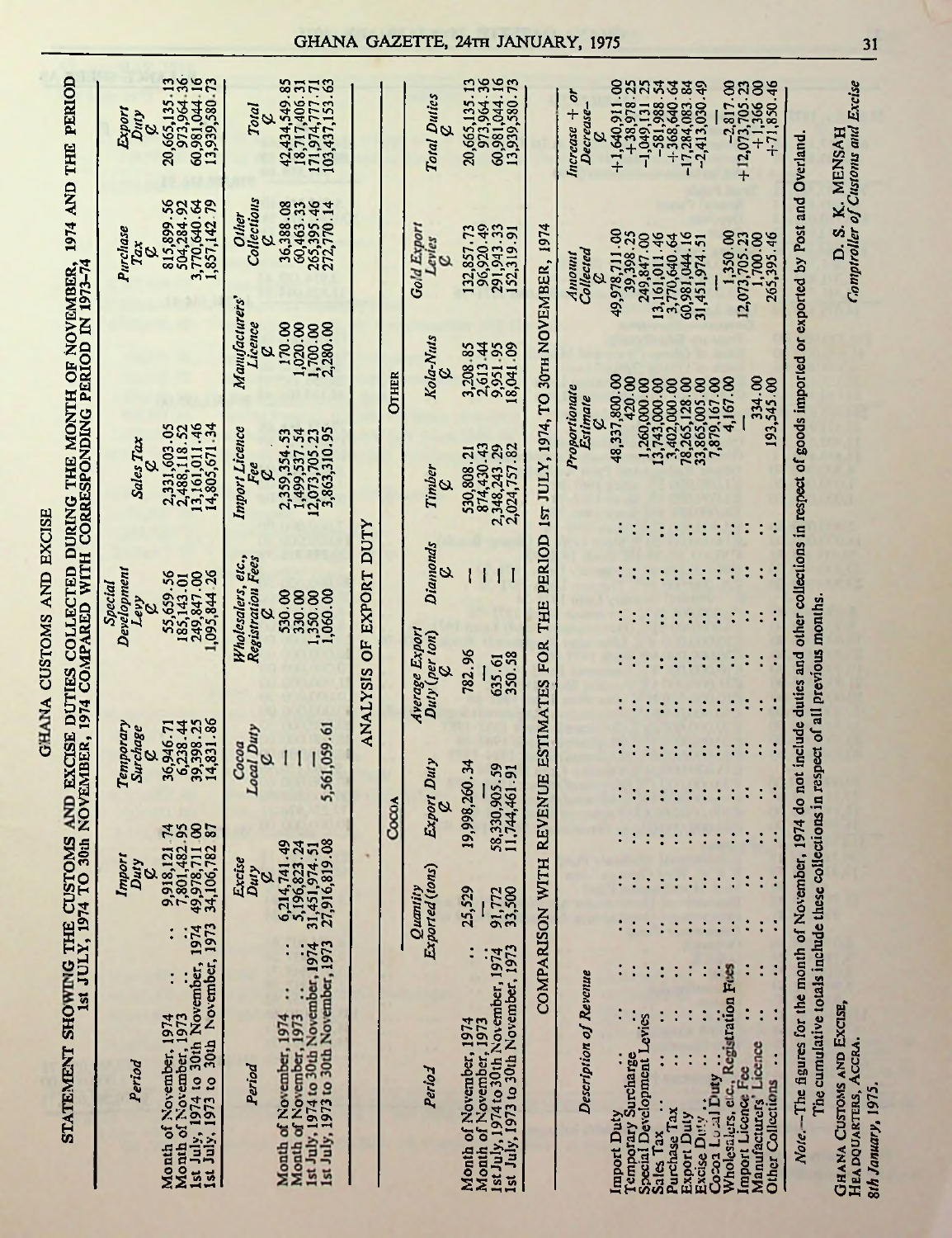## GHANA GAZETTE, 24TH JANUARY, 1975

### **BALANCE SHEET AS**

|                                    |                                                                                                                                                                                       | <b>LIABILITIES</b>     |                                                                       |                                              |                                              |                              |                              |                   |
|------------------------------------|---------------------------------------------------------------------------------------------------------------------------------------------------------------------------------------|------------------------|-----------------------------------------------------------------------|----------------------------------------------|----------------------------------------------|------------------------------|------------------------------|-------------------|
| 31st May, 1973                     | CONSOLIDATED FUND                                                                                                                                                                     |                        |                                                                       |                                              |                                              | ¢                            | ¢                            | ¢                 |
| c                                  | Revenue                                                                                                                                                                               |                        |                                                                       |                                              |                                              | 811,223,184.62               |                              |                   |
| 673,417,335.62                     | General Revenue Balance as at 1st July, 1973                                                                                                                                          |                        |                                                                       | $\ddot{\phantom{1}}$                         | $\cdot$ $\cdot$<br>$\ddot{\phantom{a}}$      | 99,436,890.29                |                              |                   |
| 82,640,453.79                      | Surplus to 31st May, $1974$                                                                                                                                                           |                        | $\ddot{\phantom{1}}$                                                  | $\bullet$                                    | $\bullet$                                    | 101,558.00                   | 910,558,516.91               |                   |
|                                    | Adjustments Investments (Net)                                                                                                                                                         |                        | <br>$\ddot{\phantom{a}}$                                              |                                              |                                              |                              |                              |                   |
| 761,057,783.41                     | <b>Trust Funds</b>                                                                                                                                                                    |                        |                                                                       |                                              |                                              | 5,715,248.40                 |                              |                   |
| 16, 601, 434.31                    | Special Funds                                                                                                                                                                         |                        | $\bullet$                                                             | $\bullet$                                    | . .                                          | 300,049,372.38               |                              |                   |
| 159,710,021.45                     | Deposits                                                                                                                                                                              |                        | <br>$\ddot{\phantom{0}}$                                              | $\ddot{\phantom{1}}$                         | $\ddot{\phantom{0}}$<br>$\ddot{\phantom{1}}$ | 870,558.13                   |                              |                   |
| 852,937.62                         | Other $\ldots$<br>$\ddot{\phantom{a}}$                                                                                                                                                |                        |                                                                       |                                              |                                              |                              | 306,635,178.91               |                   |
| 177, 164, 393, 38                  | <b>Sinking Funds</b>                                                                                                                                                                  |                        |                                                                       |                                              |                                              |                              |                              |                   |
| 1, 051, 732, 24                    | $\emptyset$ 1,000,000 4% Stock 1968-73                                                                                                                                                |                        |                                                                       | . .                                          | $\bullet$ .                                  | 2,916,120.43                 |                              |                   |
| 2,071,859.63                       | $Z2,000,000$ 3 $\frac{1}{2}$ % Stock 1969-74                                                                                                                                          |                        |                                                                       | $\ddot{\phantom{a}}$                         | <br>                                         | 11,828,044.38 14,744,164.81  |                              |                   |
| 19.941,793-82                      | Ø3,000,000 Development Fund Loan 1971-76                                                                                                                                              |                        |                                                                       |                                              |                                              |                              |                              |                   |
| 14,075,440.69                      | Loan Accounts                                                                                                                                                                         |                        |                                                                       |                                              |                                              |                              |                              |                   |
|                                    | Domestic-Short-term                                                                                                                                                                   |                        |                                                                       |                                              |                                              | 172,700,000.00               |                              |                   |
| 172,700,000.00                     | Treasury Bills (Local)                                                                                                                                                                |                        | $\bullet\hspace{0.1cm} \bullet\hspace{0.1cm}$                         | $\bullet\hspace{1mm} \bullet$                | $\bullet$ $\bullet$<br>$\ddot{\phantom{a}}$  | 41,800,000.00                |                              |                   |
| 41,800,000.00                      | Bank of Ghana (Ways and Means)                                                                                                                                                        |                        | $\ddot{\phantom{1}}$                                                  | $\ddot{\phantom{a}}$                         | $\ddot{\phantom{0}}$                         | 6,300,000.00                 |                              |                   |
| 6,300,000.00                       | Bank of Ghana (Special Loan)                                                                                                                                                          |                        | $\ddot{\phantom{a}}$<br>$\sim$ $\sim$<br>$\ddot{\phantom{a}}$         | $\ddot{\phantom{1}}$                         | $\ddot{\phantom{1}}$                         | 28,155,137.57                |                              |                   |
| 28,155,137.57                      | C <sub>28</sub> , 333, 333, 00 Stabilisation Loan<br>$\varnothing$ 35,110,501.43 Stabilisation Loan $\cdots$                                                                          |                        |                                                                       | $\ddot{\phantom{1}}$<br>$\ddot{\phantom{a}}$ | $\ddot{\phantom{1}}$                         |                              | 35,110,501.43 284,065,639.00 |                   |
| 35,110,501.43                      |                                                                                                                                                                                       |                        |                                                                       |                                              |                                              |                              |                              |                   |
| 234,065,639 00                     | Domestic-Medium and Long-term                                                                                                                                                         |                        |                                                                       |                                              |                                              | 27,951,484.66                |                              |                   |
| 23,537,970.53                      | Compulsory Savings                                                                                                                                                                    |                        | $\ddot{\phantom{0}}$<br>$\bullet\hspace{0.4mm} \bullet\hspace{0.4mm}$ | $\bullet$ $\bullet$                          | $\ddot{\phantom{a}}$                         | 12,608,637.89                |                              |                   |
| 12,503,637.89                      | Ghana Cocoa Marketing Board<br>Ghana Government Stock (Compensatory)                                                                                                                  |                        | $\bullet$ $\bullet$                                                   | $\ddot{\phantom{a}}$                         | $\ddot{\phantom{0}}$                         | 16,642,823.25                |                              |                   |
| 16, 843, 470. 11<br>8,500,000.00   | Ghana Railway and Ports Authority                                                                                                                                                     |                        |                                                                       |                                              | <br>$\ddot{\phantom{1}}$                     | 8,500,000.00                 |                              |                   |
| 1,000,000.00                       |                                                                                                                                                                                       |                        | $\ddot{\phantom{a}}$<br>$\ddot{\phantom{1}}$                          |                                              |                                              | 1,000,000.00                 |                              |                   |
| 1,000,000.00                       |                                                                                                                                                                                       |                        | $\ddot{\phantom{1}}$<br>. .                                           |                                              | $\ddot{\phantom{1}}$<br>$\bar{\phantom{a}}$  | 1,000,000.00                 |                              |                   |
|                                    |                                                                                                                                                                                       |                        | $\ddot{\phantom{a}}$<br>                                              |                                              | $\ddot{\phantom{0}}$                         |                              |                              |                   |
| 2,000.000.00                       | E1,000,000 5% Stock 1967-92<br>E1,000,000 4% Stock 1968-73<br>E5,000,000 5% Stock 1969-70<br>E2,000,000 34% Stock 1969-74                                                             |                        | $\blacksquare$                                                        |                                              | $\ddot{\phantom{1}}$                         | 2,000,000.00                 |                              |                   |
| 14,979,070.00                      | E14,000,000 54% Stock 1970-74 (Bearer Bonds)<br>E20,833,333.33 5% Stock 1970-75<br>E50,000,000 64% Treasury Loan 1971-72                                                              |                        |                                                                       |                                              | $\ddot{\phantom{a}}$                         | 14,000,000.00                |                              |                   |
| 20,833,333.33                      |                                                                                                                                                                                       |                        |                                                                       |                                              | $\bullet$ $\bullet$                          | 20,833,333,33                |                              |                   |
| 59.999.990-00-                     |                                                                                                                                                                                       |                        |                                                                       | $\ddot{\phantom{0}}$                         | $\ddot{\phantom{0}}$                         |                              |                              |                   |
| 20,000,000.00                      | 220,000,000 51% Treasury Loan 1971-75                                                                                                                                                 |                        |                                                                       |                                              | $\ddot{\phantom{a}}$                         | 20,000,000.00                |                              |                   |
|                                    | C57,000,000 Treasury Loan 1973-74                                                                                                                                                     |                        |                                                                       |                                              |                                              | 50,000,000.00                |                              |                   |
| 8,000,000 00                       | Ø3,000,000 5} % Conversion Stock 1971-76                                                                                                                                              |                        |                                                                       |                                              | .,                                           | 8,000,000.00                 |                              |                   |
| 8,000,000.00                       | 28,000,000 51% (Development Fund) Loan 1971-76<br>210,000,000 6% Liberation (Registered) Stock 1971-76                                                                                |                        |                                                                       |                                              |                                              | 8,000,000.00                 |                              |                   |
| 10,000,000 00                      |                                                                                                                                                                                       |                        |                                                                       |                                              |                                              | 10,000,000.00                |                              |                   |
| 20,000,000.00                      | Ø20,000,000 6% Stock 1975-80                                                                                                                                                          |                        |                                                                       |                                              | . .                                          | 20,000,000.00                |                              |                   |
| 10,000,000.00                      | 210,000,000 8% Registered Bond 1977-82<br>21,000,000 5% Funding Stock 1977-82<br>210,000,000 54% Liberation Stock 1981-86                                                             |                        |                                                                       |                                              | $\ddot{\phantom{a}}$                         | 10,000,000.00                |                              |                   |
| 21,000,000.00                      |                                                                                                                                                                                       |                        |                                                                       | $\cdot \cdot$                                |                                              | 21,000,000.00                |                              |                   |
| 10,000,000.00                      |                                                                                                                                                                                       |                        |                                                                       |                                              |                                              | 10,000,000.00                |                              |                   |
| ${59.933.000.00}$<br>20,999,900.00 |                                                                                                                                                                                       |                        |                                                                       |                                              |                                              | 50,000,000.00                |                              |                   |
| 20,000,000.00                      | 250,000,00054 % 313bilisation (Resistered) Stock 1981-86<br>220,000,000 54 % (Resistered) Stock 1982-1987<br>220,000,000 54 % (Resistered) Stock 1983-88                              |                        |                                                                       |                                              |                                              | 20,000,000.00                |                              |                   |
| 40,000,000.00                      |                                                                                                                                                                                       |                        |                                                                       |                                              | $\ddot{\phantom{1}}$                         | 20,000,000.00                |                              |                   |
|                                    |                                                                                                                                                                                       |                        |                                                                       | $\cdot$ $\cdot$                              |                                              | 40,000,000.00                |                              |                   |
| 30,000,000.00                      |                                                                                                                                                                                       |                        |                                                                       | $\bullet$                                    | $\ddot{\phantom{0}}$                         | 9,560,130.96                 |                              |                   |
| 37, 331. 605, 07                   | 640,000,000 5% (Registered) Stock 1984-1989<br>635,000,000 5% (Registered) Stock 1984-1989<br>630,000,000 5% (Registered) Stock 1985-1989<br>60,000,000 5% (Registered) Stock 1986-91 |                        |                                                                       | $\ddot{\phantom{0}}$                         | $\ddot{\phantom{a}}$                         | 30,000,000.00                |                              |                   |
| 18,199,000 00                      | C100,000,000 6% Registered Stock 1988-93                                                                                                                                              |                        |                                                                       | $^{\bullet}$ a                               | $\ddot{\phantom{1}}$                         | 37,700,100.00                |                              |                   |
| 35,650,200 00                      | Ø40,000,000 Ghana Government Stock 1992-96                                                                                                                                            |                        |                                                                       |                                              | $\ddot{\phantom{1}}$                         | 72,276,976.71                |                              |                   |
| 514, 507, 217.93                   | <b>Foreign</b>                                                                                                                                                                        |                        |                                                                       |                                              | $\bullet$                                    |                              | 40,000,000 00 581,073,486.80 |                   |
| 38,745,789.18                      | International Monetary Fund                                                                                                                                                           |                        |                                                                       |                                              |                                              |                              |                              |                   |
| 12,974,618.58                      | K.F.W. West German Loan                                                                                                                                                               |                        | <br>٠.                                                                | $\ddot{\phantom{1}}$                         | ٠.                                           | 27,745,789.18                |                              |                   |
| 6,530 00                           | Joint Miscellaneous Fund                                                                                                                                                              |                        |                                                                       | $\bullet$                                    |                                              | 12,595,263.80                |                              |                   |
| 13,774,044.38                      | International Development Association No. 1 a/c                                                                                                                                       |                        |                                                                       |                                              | $\bullet\bullet$<br>                         | 6,680.00                     |                              |                   |
| 910,256.41                         | International Development Association No. 2 a/c                                                                                                                                       |                        |                                                                       |                                              |                                              | 13,354,002.93                |                              |                   |
|                                    | <b>Counterpart Funds</b>                                                                                                                                                              |                        |                                                                       |                                              | μ.                                           | 978,301.34                   |                              |                   |
| 4,034,505.66                       | Denmark                                                                                                                                                                               | $\bullet$              | $\bullet$                                                             | . .                                          | . .                                          |                              |                              |                   |
| 9,736,437.24                       | <b>U.S.S.R.</b><br>$\ddot{\phantom{a}}$                                                                                                                                               | . .<br>. .             | $\bullet$                                                             | $\ddot{\phantom{a}}$                         |                                              | 4,204,605,66<br>9,736,437.24 |                              |                   |
| 3,019,643.73                       | Israel                                                                                                                                                                                | $\bullet$<br>$\bullet$ | $\bullet$<br>$\bullet$                                                | $\bullet$                                    | . .                                          | 3,019,643.73                 |                              |                   |
| 1,503,912.59<br>933,157.62         | Czechoslovakia                                                                                                                                                                        | $\cdot$<br>. .         | . .<br>$\ddot{\phantom{1}}$                                           | $\ddot{\phantom{a}}$                         |                                              | 1,503,912,59                 |                              |                   |
| 139,768,730.88                     | France<br>U.S.A.                                                                                                                                                                      | $\bullet$<br>$\bullet$ | $\bullet$<br>                                                         |                                              | $\cdot$ $\cdot$                              | 933,157.62                   |                              |                   |
| 47,558,795.61                      | <b>United Kingdom</b>                                                                                                                                                                 | <br>. .                | <br>                                                                  |                                              | $\ddot{\phantom{0}}$                         | 143,823,010.68               |                              |                   |
| 24,491,017.75                      | <b>West Germany</b>                                                                                                                                                                   | <br>. .                | . .<br>$\bullet$                                                      |                                              | $\ddot{\phantom{1}}$                         | 48,858,795.61                |                              |                   |
| 297,437,689.63                     |                                                                                                                                                                                       | . .                    | . .<br>                                                               |                                              | $\ddot{\phantom{1}}$                         | 24.841,497.76                |                              |                   |
| 3,932,000 00                       | <b>CONTINGENCIES FUND</b>                                                                                                                                                             |                        |                                                                       |                                              |                                              |                              |                              | 567, 561, 050. 75 |
| $Z$ 529, 192, 591. 22              |                                                                                                                                                                                       |                        | ٠.                                                                    |                                              | ٠.                                           |                              | 291,601,098.14               | 3,000,000.00      |
|                                    |                                                                                                                                                                                       |                        |                                                                       |                                              |                                              |                              |                              | C570, 561, 050.75 |
|                                    |                                                                                                                                                                                       |                        |                                                                       |                                              |                                              |                              |                              |                   |

Note.-Figures in heavy type represent debit balances.

THE TREASURY, ACCRA. 15th January, 1975.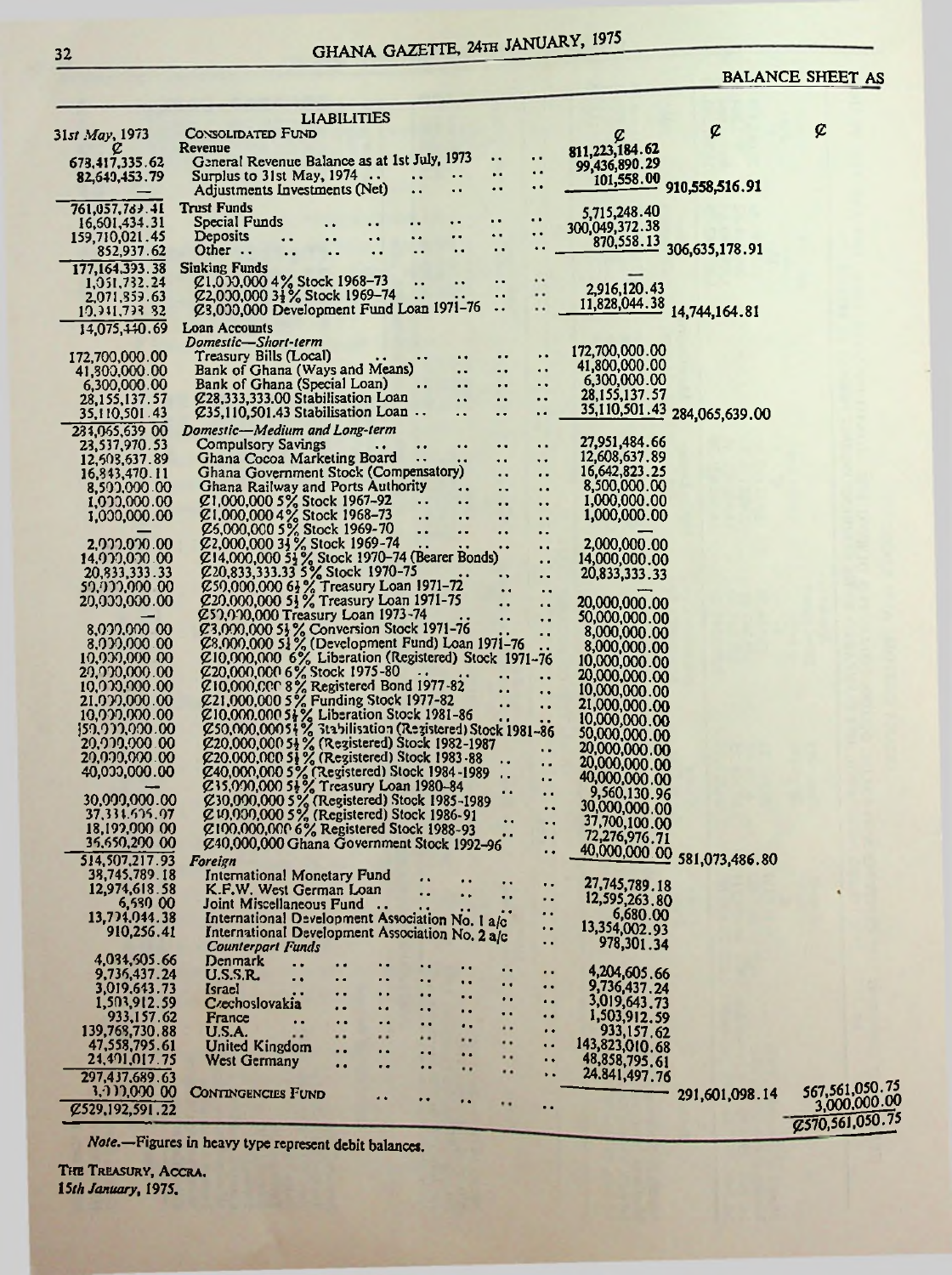#### GHANA GAZETTE, 24TH JANUARY, 1975 33

#### AT 31st MAY, 1974

| 31st May, 1973                   | <b>ASSETS</b>                                                                                                   |                                 |                |               |
|----------------------------------|-----------------------------------------------------------------------------------------------------------------|---------------------------------|----------------|---------------|
| ¢<br>11,880,341.04<br>328,727.68 | <b>CASH</b><br>With Banks, Treasury Officers and in Transit<br>With Crown Agents and in Joint Consolidated Fund | ¢<br>790,963.29<br>1,148,368,55 | ¢              | $\mathcal{C}$ |
| 12,209,068.72                    |                                                                                                                 |                                 | 1,939,331.84   |               |
|                                  |                                                                                                                 |                                 |                |               |
|                                  |                                                                                                                 |                                 |                |               |
|                                  | <b>INVESTMENTS</b>                                                                                              |                                 |                |               |
|                                  |                                                                                                                 |                                 |                |               |
| 1,387,510.57                     | <b>Trust Funds</b>                                                                                              | 1,391,635.19                    |                |               |
| 11,929,469.68                    | <b>International Monetary Fund</b><br>$\ddot{\phantom{a}}$<br>$\ddot{\phantom{a}}$                              | 11,929,469.68                   |                |               |
| 3,132,078,32                     | International Bank for Reconstruction and Develop-<br>ment                                                      |                                 |                |               |
|                                  |                                                                                                                 | 3,132,078.32                    |                |               |
| 196,916.38                       | <b>International Finance Corporation</b><br>. .<br>$\ddot{\phantom{a}}$                                         | 196,916.38                      |                |               |
| 210,988.47                       | <b>International Development Association</b><br>٠.                                                              | 210,988.47                      |                |               |
| 7,324,968,53                     | African Development Bank<br>$\ddot{\phantom{a}}$                                                                | 7,324,968,53                    |                |               |
| 918,503.36                       | Sinking Fund $\emptyset$ 1,000,000 4% Stock 1968-1973<br>. .                                                    |                                 |                |               |
| 2,071,859.63                     | Sinking Fund $\mathcal{Q}2,000,0003\frac{1}{2}\%$ Stock 1969–74<br>$\ddot{\phantom{a}}$                         | 2,916,120.43                    |                |               |
| 10,941,798.82                    | Sinking Fund Ø8,000,000 Development Fund Loan                                                                   |                                 |                |               |
|                                  | $1971 - 76$ .                                                                                                   | 11,828,044.38                   |                |               |
| 18,837,974.61                    | <b>Statutory Boards and Corporations</b><br>. .<br>$\ddot{\phantom{a}}$<br>Н.                                   | 20,633,040.45                   |                |               |
| 26,792,300.78                    | <b>Companies</b><br>$\epsilon$ .<br>. .                                                                         | 29,492,453.50                   |                |               |
| 21,852,528.73                    | <b>Investment Reserve Fund</b><br>. .<br>. .<br>$\ddot{\phantom{a}}$<br>$\ddot{\phantom{a}}$                    | 3,617,486.05                    |                |               |
| 2,510,472.55                     | <b>Special Development Levies</b><br>ò.<br>. .<br>$\cdot$ $\cdot$                                               | 2,510,472.55                    |                |               |
|                                  | Special Reserve Fund                                                                                            | 13, 333, 333, 33                |                |               |
|                                  |                                                                                                                 |                                 | 108,517,007.26 |               |

108,107,370.43

#### Loans

| 85,663,474.56 | Ghana Railway and Ports Authority                                                       |                      | $\ddot{\phantom{a}}$ | $\ddot{\phantom{a}}$ | 85,663,474.56     |  |
|---------------|-----------------------------------------------------------------------------------------|----------------------|----------------------|----------------------|-------------------|--|
| 2,934,172.04  | Local Authorities<br>$\ddot{\phantom{0}}$<br>$\cdot$ $\cdot$                            | $\ddot{\phantom{0}}$ | $\ddot{\phantom{a}}$ | $\ddot{\phantom{a}}$ | 2,934,172.04      |  |
| 33,813,305.80 | <b>Foreign Governments</b><br>$\mathbf{R}$<br>$\ddot{\phantom{a}}$                      | $\ddot{\phantom{a}}$ | $\ddot{\phantom{1}}$ | $\sim$ $\sim$        | 33,813,305.80     |  |
| 1,256,603.44  | National Investment Bank<br>$\ddot{\phantom{a}}$                                        | $\ddot{\phantom{a}}$ | $\sim$               | $\ddot{\phantom{a}}$ | 1,218,238.66      |  |
| 40,851,002.98 | <b>Statutory Boards and Corporations</b>                                                | $\ddot{\phantom{a}}$ | $\cdots$             | $\ddot{\phantom{a}}$ | 155,372,180.82    |  |
| 5,321,851.00  | <b>Companies</b><br>$\cdots$<br>$\ddot{\phantom{0}}$<br>$\sim$ $\sim$                   | $\ddot{\phantom{0}}$ | $\ddot{\phantom{a}}$ | $\ddot{\phantom{a}}$ | 1,555,380.00      |  |
| 6,547,571.75  | <b>Miscellaneous</b><br>$\ddot{\phantom{a}}$<br>$\ddot{\phantom{a}}$<br>$\cdot$ $\cdot$ | $\ddot{\phantom{a}}$ | $\cdot$ .            | $\ddot{\phantom{a}}$ | 6,984,454.15      |  |
|               |                                                                                         |                      |                      |                      | $-287,541,206.03$ |  |

276,387,981.57

|                   | <b>ADVANCES</b>                  |                                               |                     |                 |                      |                                  |                |
|-------------------|----------------------------------|-----------------------------------------------|---------------------|-----------------|----------------------|----------------------------------|----------------|
| 13,046,406.16     | <b>Staff</b><br>$\cdot$ $\cdot$  | $\ddot{\phantom{1}}$<br>$\cdots$<br>$\bullet$ | $\bullet$           | $+ +$           | $\ddot{\phantom{a}}$ | 13,114,591.19                    |                |
| 48,547,944.19     | Agencies and Foreign Governments |                                               | $\bullet$ $\bullet$ | $\cdot$ $\cdot$ | $\cdot$ $\cdot$      | 54, 543, 292, 68                 |                |
| 70,893,820.15     | <b>Suspense</b><br>$\cdots$      | $\cdot$ $\cdot$<br>$\bullet$<br>$\sim$        | $\bullet$           | $\cdots$        | $\bullet$            | 104,905,621.75<br>172,563,505,62 |                |
| 132,488,170.50    |                                  |                                               |                     |                 |                      |                                  | 570,561,050.75 |
| C529, 192, 591.22 |                                  |                                               |                     |                 |                      |                                  | 570,561,050.75 |

-----This Balance Sheetshows Assets, Liabilities and Surplus Balances ofthe Government which are represented by cash and investments or which are current accounts due to bo cleared by cash payments.

It does not include:--<br>It does not include:--<br>the Unpaid Bills, (c) Contingent Liabilities in respect of guarantees.

J. **K. DADSON** *Controller and Accountant-General*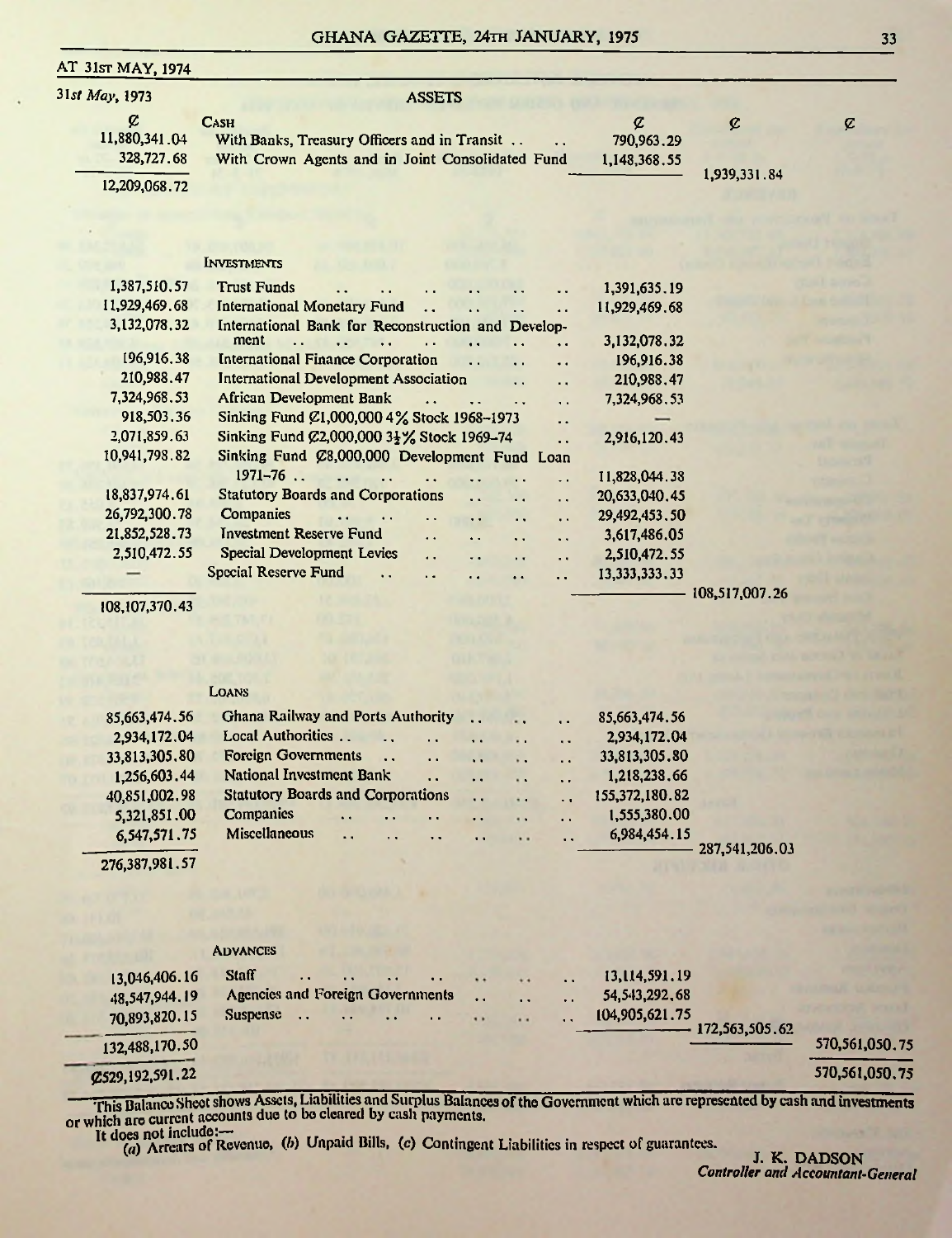## CENTRAL GOVERNMENT FINANCE, 1973-74 REVENUE AND OTHER RECEIPTS—MONTH OF MAY, 1974

|                                                        |                       |                      |                                         |                      |                      | <b>Estimates for</b><br>1973-74 | Receipts for<br>May, 1974  | Receipts for<br>period<br>$1 - 7 - 73$ to<br>$31 - 5 - 74$ | Receipts for<br>period<br>$1 - 7 - 7210$<br>$31 - 5 - 73$ |
|--------------------------------------------------------|-----------------------|----------------------|-----------------------------------------|----------------------|----------------------|---------------------------------|----------------------------|------------------------------------------------------------|-----------------------------------------------------------|
| <b>REVENUE</b>                                         |                       |                      |                                         |                      |                      |                                 |                            |                                                            |                                                           |
| TAXES ON PRODUCTION AND EXPENDITURE                    |                       |                      |                                         |                      |                      | ę                               | ¢                          | ¢                                                          | ¢                                                         |
| <b>Import Duties</b>                                   |                       |                      |                                         |                      |                      |                                 |                            |                                                            |                                                           |
| Export Duties (Except Cocoa)                           |                       |                      |                                         |                      | . .                  | 95,950,000                      | 10,878,994.41              | 84,607,433.67                                              | 54,872,345.98                                             |
| Cocoa Duty<br>. .                                      |                       |                      | . .                                     | . .                  | $\ddot{\phantom{0}}$ | 5,765,000                       | 1,095,151.16               | 8,623,488.08                                               | 968,989.23                                                |
| <b>Excise and Local Duties</b>                         |                       |                      | . .                                     | . .                  | ٠.                   | 190,092,000                     |                            | 70,193,946.26                                              | 51,480,036.17                                             |
| Licences<br>$\ddotsc$                                  |                       | $\ddot{\phantom{a}}$ | $\ddot{\phantom{a}}$<br>$\cdot$ $\cdot$ | . .                  | . .                  | 77,196,000<br>3,225,100         | 5,552,605.80               | 53,334,933.70                                              | 52,632,068.36                                             |
| <b>Purchase Tax</b><br>$\ddot{\phantom{a}}$            |                       | . .                  | . .                                     | $\ddot{\phantom{a}}$ | $\ddot{\phantom{0}}$ | 7,000,000                       | 3,260,518.40<br>567,950.37 | 18,202,076.42                                              | 1,354,554.76                                              |
| Miscellaneous<br>$\ddotsc$                             | Ω.                    |                      |                                         | $\ddot{\phantom{a}}$ | . .<br>. .           | 25,712,000                      | 9,703,515.30               | 4,106,516.30                                               | 3,909,529.68                                              |
|                                                        |                       |                      |                                         |                      |                      |                                 |                            | 37,425,568.58                                              | 33,703,322.11                                             |
| TAXES ON INCOME AND PROPERTY                           |                       |                      |                                         |                      |                      |                                 |                            |                                                            |                                                           |
| Income Tax:-                                           |                       |                      |                                         |                      |                      |                                 |                            |                                                            |                                                           |
| Personal<br>. .                                        |                       |                      |                                         | $\ddot{\phantom{1}}$ | . .                  | 40,165,000                      | 3,442,938.43               |                                                            |                                                           |
| Company<br>$\ddot{\phantom{0}}$                        | . .                   |                      | ٠.                                      | . .                  | . .                  | 39,050,000                      | 720,566.38                 | 39,094,195.54                                              | 34,091,198.75                                             |
| Co-operatives<br>г.                                    | k.                    | . .                  | . .                                     | $\ddot{\phantom{0}}$ | $\ddot{\phantom{1}}$ | -                               | 56.00                      | 45,051,386.29                                              | 34,101,856.38                                             |
| Property Tax<br>$\ddot{\phantom{a}}$                   | $\ddot{\phantom{0}}$  | . .                  | . .                                     | $\ddot{\phantom{a}}$ | . .                  | 20,000                          | 2,599.93                   | 2,569.94                                                   | 8,055.13                                                  |
| <b>Excess Profits</b><br>$\ddot{\phantom{a}}$          | . .                   | . .                  | . .                                     | $\bullet$            | $\ddot{\phantom{1}}$ |                                 | 1,462.45                   | 20,214.54                                                  | 56,969.85                                                 |
| Capital Gains Tax                                      | . .                   |                      | . .                                     | . .                  | $\ddot{\phantom{1}}$ |                                 |                            | 39,124.08                                                  | 346,251.99                                                |
| <b>Estate Duty</b><br>. .                              | μ.                    | $\sim$ $\sim$        | . .                                     | ٠.                   | $\ddot{\phantom{0}}$ |                                 | 100.00                     |                                                            | 235.27                                                    |
| Rent Income Tax                                        | . .                   | . .                  | . .                                     | . .                  | $\ddot{\phantom{1}}$ | 2,000,000                       | 23,498.51                  | 3,536.92                                                   | 5,169.83                                                  |
| Minerals Duty                                          | Ω.                    | $\ddot{\phantom{1}}$ | . .                                     | Ω.                   | $\ddot{\phantom{0}}$ | 8,500,000                       | 372.00                     | 435,367.90                                                 |                                                           |
| FINES, PENALTIES AND FORFEITURES                       |                       |                      | . .                                     | . .                  | . .                  | 970,000                         | 134,090.67                 | 17,747,299.87                                              | 18,715,151.14                                             |
| <b>SALES OF GOODS AND SERVICES</b>                     |                       |                      | . .                                     | . .                  | . .                  | 2,667,410                       | 269,731.01                 | 1,022,555.41                                               | 1,162,637.63                                              |
| RENTS OF GOVERNMENT LANDS, LTC.                        |                       |                      | . .                                     | ٠.                   | . .                  | 1,888,000                       | 215,421.94                 | 13,009,859.05                                              | 13,834,957.99                                             |
| FEES AND CHARGES<br><b>INTEREST AND PROFITS</b>        | . .                   |                      | . .                                     | . .                  | $\ddot{\phantom{1}}$ | 5,967,340                       | 691,750.47                 | 1,607,205.44                                               | 2,053,418.82                                              |
|                                                        | . .                   |                      | . .                                     | $\ddot{\phantom{1}}$ | ٠.                   | 50,261,730                      | 615,505.20                 | 6,800,362.77                                               | 4,532,838.39                                              |
| TRANSFERS BETWEEN GOVERNMENT AGENCIES<br><b>GRANTS</b> |                       |                      |                                         | . .                  | ٠.                   | 4,463,620                       | 49,805.45                  | 24,733,077.38                                              | 11,310,024.53                                             |
| . .<br><b>MISCELLANEOUS</b>                            |                       |                      | . .                                     | $\ddot{\phantom{0}}$ | . .                  | 9,175,960                       | -                          | 104,520.89                                                 | 222,625.96                                                |
| . .                                                    | $\ddot{\phantom{0}}$  | . .                  | $\ddot{\phantom{1}}$                    | $\ddot{\phantom{1}}$ | . .                  | 874,100                         | 35,655.23                  | 852.70                                                     | 361,928.90                                                |
|                                                        | <b>TOTAL</b>          | $\ddot{\phantom{0}}$ | $\epsilon$ .                            | ٠.                   |                      | .6570,943,260                   | £37,262,289.11             | 1,525,889.50                                               | 1,261,052.07                                              |
|                                                        |                       |                      |                                         |                      |                      |                                 |                            | £427,691,981.23                                            | Ø320,985,218.92                                           |
|                                                        | <b>OTHER RECEIPTS</b> |                      |                                         |                      |                      |                                 |                            |                                                            |                                                           |
| INVESTMENTS                                            |                       |                      |                                         |                      | $\ddot{\phantom{1}}$ |                                 |                            |                                                            |                                                           |
| <b>OTHER GOVERNMENTS</b>                               | . .                   | ٠,                   |                                         |                      |                      |                                 | 1,450,000.00               | 2,791,582.59                                               | 11.170.729.75                                             |
| REMITTANCES                                            |                       |                      |                                         |                      | . .                  | . .<br>٠.                       |                            | 45,066.99                                                  | 10,141.68                                                 |
| Deposits<br>. .                                        |                       |                      |                                         |                      | $\cdot$ .            | έ.<br>٠.                        | 71,620,939.00              | 591,695,014.63                                             | 347,918,120.13                                            |
| <b>ADVANCES</b><br>$\ddot{\phantom{a}}$<br>٠.          |                       | $\sim$ $\bullet$     |                                         |                      | $\ddot{\phantom{1}}$ | ٠.<br>. .                       | 46,756,962.19              | 181,395,968.17                                             | 101,615,875.36                                            |
| <b>FUNDED RESERVES</b><br>. .                          | . .                   |                      |                                         | . .                  | $\ddot{\phantom{a}}$ | .,<br>٠.                        | 12,407,400.39              | 86, 103, 413.38                                            | 72,068,291.04                                             |
| <b>LOAN ACCOUNTS</b><br>μ.                             | . .                   |                      | . .                                     |                      | ٠.                   | ٠,<br>٠.                        | 3,136,964.96               | 30, 382, 338.29                                            | 37,604,830.70                                             |
| <b>GENERAL REVENUE BALANCE</b>                         |                       |                      |                                         |                      |                      | ٠,<br>. .<br>. .                | 10,758,944.83              | 63,052,048.39                                              | 156,460,011.20                                            |
| <b>TOTAL</b>                                           |                       |                      |                                         |                      |                      | . .                             |                            | 101,558.00                                                 |                                                           |
|                                                        | <b>TOTAL RECEIPTS</b> |                      | ٠.                                      |                      | .,                   |                                 | C146,131,211.37            | Ø955,566,990.44                                            | Ø726,847,999.86                                           |
|                                                        |                       |                      |                                         |                      |                      | ٠.<br>. .                       | Z183,393,500.48            | Ø1,383,258,971.67                                          | C1,047,833,218.78                                         |

The Treasury, Accra.

**15th January**; 1975. **J. K. DADSON** *Controller and Accountant-General*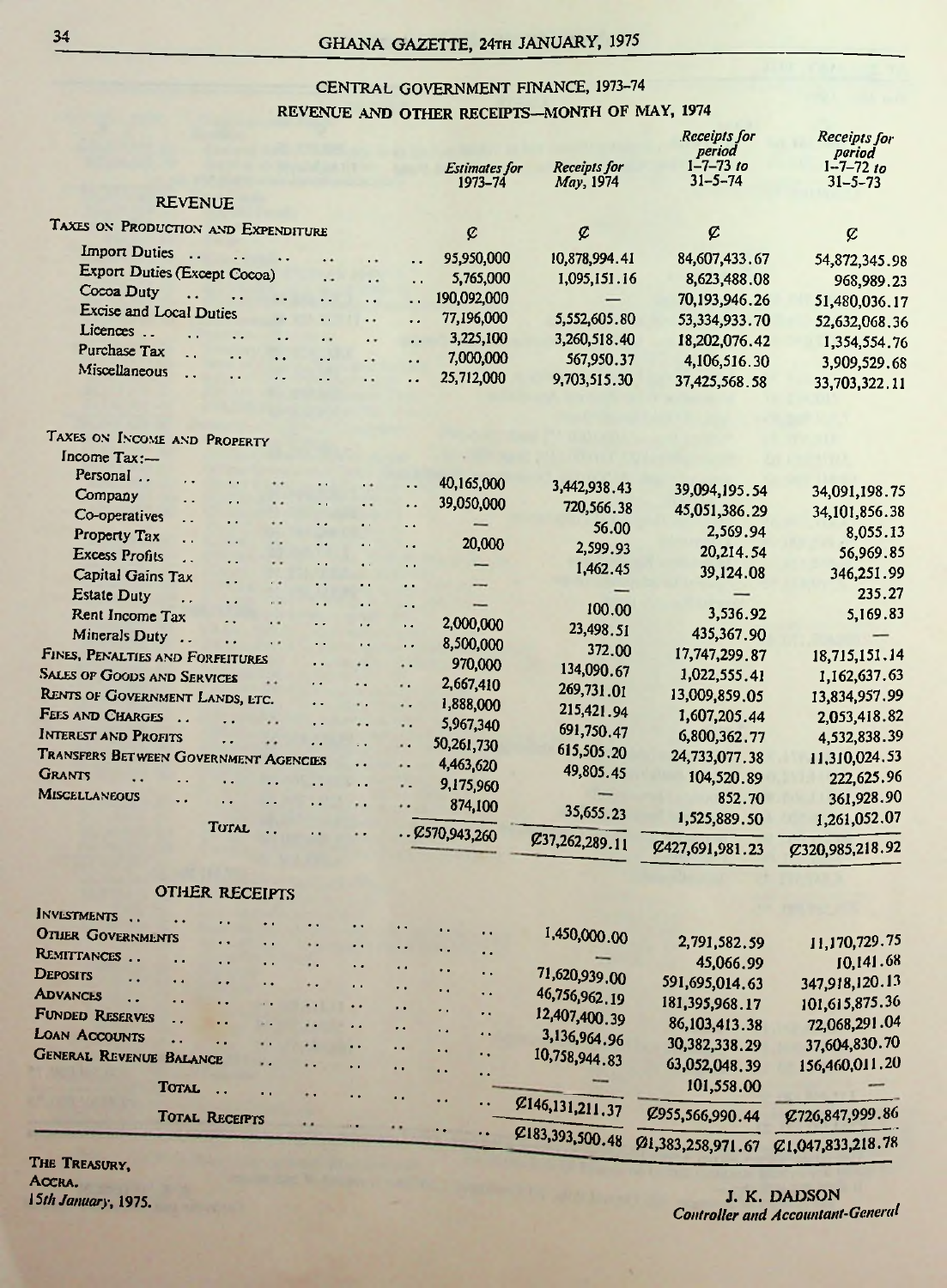## CENTRAL GOVERNMENT FINANCE, 1973-74 EXPENDITURE AND OTHER PAYMENTS—MONTH OF MAY, 1974

|                                                                                                                                     |                                                         |                         | <b>Expenditure</b> for    | <b>Expenditure</b> for    |
|-------------------------------------------------------------------------------------------------------------------------------------|---------------------------------------------------------|-------------------------|---------------------------|---------------------------|
|                                                                                                                                     | <b>Estimates for</b>                                    | <b>Expenditure</b> for  | period<br>$1 - 7 - 73$ to | period<br>$1 - 7 - 72$ to |
|                                                                                                                                     | 1973-74                                                 | May, 1974               | $31 - 5 - 74$             | $31 - 5 - 73$             |
| NON-STATUTORY EXPENDITURE                                                                                                           |                                                         |                         |                           |                           |
| MINISTRY OF AGRICULTURE (GENERAL SERVICES)                                                                                          | $\mathcal{C}$                                           | ¢                       | ¢                         | ¢                         |
| Current<br>$\sim$<br>. .<br>$\ddot{\phantom{0}}$<br>                                                                                | 12,974,500<br>                                          | 1,665,711.97            | 15,563,730.08             | 2,314,898.89              |
| Capital<br>$\ddot{\phantom{0}}$<br>. .<br>. .<br>. .<br>$\ddot{\phantom{0}}$<br>$\ddot{\phantom{0}}$                                | 13,267,000<br>$\ddot{\phantom{1}}$                      | 1,737,851.80            | 8,436,391.22              | 1,405,406.88              |
|                                                                                                                                     |                                                         |                         |                           |                           |
| <b>FISHERIES DIVISION</b>                                                                                                           |                                                         |                         |                           |                           |
| Current<br>$\ddot{\phantom{0}}$<br>. .                                                                                              | 595,800<br>. .                                          | 71,128.22               | 494,639.36                | 440,491.72                |
| Capital<br>$\cdot$ .<br>. .<br>г.<br>$\ddot{\phantom{1}}$<br>. .<br>τ.                                                              | 237,000<br>                                             | 13,825.37               | 42,522.50                 | 17,808.34                 |
| <b>AGRICULTURAL ECONOMICS AND MARKETING</b>                                                                                         |                                                         |                         |                           |                           |
| Current<br>$\ddot{\phantom{0}}$<br>. .                                                                                              | <b>S12,600</b><br>                                      | 87,362.20               | 824,819.13                | 21,149,611.09             |
| Capital<br>$\ddotsc$<br>. .<br>. .<br>. .<br><br>. .                                                                                | 90,000<br>. .                                           | 19,654.62               | 28.946.03                 | 2,419,389.53              |
| <b>VETERINARY SERVICES DIVISION</b>                                                                                                 |                                                         |                         |                           |                           |
| $Current \ldots$                                                                                                                    | 2,185,900<br>$\ddot{\phantom{1}}$                       | 205, 723.29             | 1,608,518.90              |                           |
| $\ddot{\phantom{a}}$<br>$\ddot{\phantom{a}}$<br>$\ddot{\phantom{a}}$<br>Capital<br>$\ddotsc$<br>. .<br>Ϋ.<br>$\ddot{\phantom{0}}$   | 540,000<br>$\ddot{\phantom{a}}$                         | 25,101.36               | 122.231.35                |                           |
|                                                                                                                                     |                                                         |                         |                           |                           |
| MINISTRY OF LANDS AND MINERAL RESOURCES                                                                                             |                                                         |                         |                           |                           |
| Current<br>$\sim$<br>. .                                                                                                            | 742,330<br>. .                                          | 135,667.75              | 677.230.16                | 768,961.51                |
| Capital<br>$\sim$ $\sim$<br>$\ddot{\phantom{a}}$ .<br>$\ddot{\phantom{1}}$<br>$\ddot{\phantom{1}}$<br>$\ddot{\phantom{1}}$          | 649,000<br>$\ddot{\phantom{a}}$                         | 189,995.00              | 643,888.16                | 1,500,000.00              |
| <b>LANDS DEPARTMENT</b>                                                                                                             |                                                         |                         |                           |                           |
| Current<br><br>                                                                                                                     | 892,250<br>. .                                          | 80.066.89               | 795,177.58                | 629,591.27                |
| Capital<br>. .<br><br>. .                                                                                                           | 340,000<br>$\ddot{\phantom{0}}$                         | 28,645.82               | 51.665.88                 | 23,434.60                 |
|                                                                                                                                     |                                                         |                         |                           |                           |
| <b>SURVEY DEPARTMENT</b>                                                                                                            |                                                         |                         |                           |                           |
| Current<br>$\ddot{\phantom{0}}$<br>. .<br>$\ddot{\phantom{1}}$<br>$\ddot{\phantom{1}}$<br>$\cdot$                                   | 755,580<br>. .                                          | 74,669.98               | 676,002.13                | 615,298.96                |
| Capital<br>٠٠<br>$\ddot{\phantom{1}}$                                                                                               | 327,000<br>$\ddot{\phantom{1}}$                         | 46,140.60               | 249,666.78                | 158,579.49                |
| <b>GEOLOGICAL SURVEY</b>                                                                                                            |                                                         |                         |                           |                           |
| Current<br>$\ddot{\phantom{1}}$<br>$\cdot$<br>$\cdot$ $\cdot$<br>                                                                   | 666,490<br>$\ddot{\phantom{1}}$                         | 44,246.50               | 569,353.25                | 512,445.35                |
| Capital<br>$\rightarrow$<br>$\ddot{\phantom{1}}$<br>$\cdot$<br>$\ddot{\phantom{1}}$<br>$\ddot{\phantom{1}}$<br>$\ddot{\phantom{1}}$ | 308,000<br>                                             | 33,338,73               | 232,432.56                | 102,685.32                |
| <b>FORESTRY DEPARTMENT</b>                                                                                                          |                                                         |                         |                           |                           |
| Current<br>$\ddot{\phantom{1}}$<br>$\ddot{\phantom{1}}$<br>$\ddot{\phantom{1}}$<br>$\ddot{\phantom{1}}$<br>$\ddot{\phantom{1}}$     | 1,429,680<br>$\ddot{\phantom{0}}$                       | 138,994.83              | 1,228,276.29              | 1,051,741.16              |
| Capital<br>$\ddot{\phantom{1}}$<br><br>$\ddot{\phantom{1}}$<br>$\ddot{\phantom{a}}$<br>$\ddot{\phantom{1}}$                         | 2,001,000<br>$\ddot{\phantom{1}}$                       | 314,031.61              | 2,308,514.74              | 1,891,817.10              |
|                                                                                                                                     |                                                         |                         |                           |                           |
| <b>GAME AND WILDLIFE DEPARTMENT</b>                                                                                                 |                                                         |                         |                           |                           |
| $\ddot{\phantom{1}}$<br>$\cdot$<br>$\ddot{\phantom{1}}$<br>Current<br>$\ddot{\phantom{1}}$<br>$\ddot{\phantom{a}}$                  | 752,670<br>$\bullet$<br>720,000<br>$\ddot{\phantom{1}}$ | 93,410.44<br>127,286.94 | 657,396.23<br>442,369.35  | 508,139.74<br>184,997.41  |
| Capital<br>$\ddot{\phantom{1}}$<br>$\ddot{\phantom{1}}$<br>$\bullet$ .<br>$\ddot{\phantom{1}}$<br>$\ddot{\phantom{1}}$              |                                                         |                         |                           |                           |
| <b>MINES DEPARTMENT</b>                                                                                                             |                                                         |                         |                           |                           |
| $\ddot{\phantom{1}}$<br>$\ddot{\phantom{1}}$<br>Current<br>. .<br>$\ddot{\phantom{1}}$                                              | 121,900<br>$\ddot{\phantom{1}}$                         | 6,943.14                | 73,467.80                 | 83,647.81                 |
| $\ddot{\phantom{1}}$<br>$\ddot{\phantom{1}}$<br>$\ddot{\phantom{0}}$<br>ò,<br>Capital<br>$\ddot{\phantom{1}}$<br>$\rightarrow$      |                                                         |                         |                           |                           |
| MINISTRY OF TRADE AND TOURISM                                                                                                       |                                                         |                         |                           |                           |
| $\ddot{\phantom{1}}$<br>$\ddot{\phantom{1}}$<br>. .<br>. .<br>$\ddot{\phantom{1}}$                                                  | 1,799,500<br>٠.                                         | 213,884.00              | 2,344,755.58              | 1,101,038.07              |
| Current<br>$\ddot{\phantom{0}}$<br>. .<br>$\ddot{\phantom{1}}$<br>$\ddot{\phantom{1}}$<br>$\ddot{\phantom{0}}$<br>$\sim$ .          | 2,299,000<br>. .                                        | 73,327.70               | 2,125,334.92              | 100,453.49                |
| Capital                                                                                                                             |                                                         |                         |                           |                           |
| <b>INDUSTRIES DIVISION</b>                                                                                                          |                                                         |                         |                           |                           |
| $\ddot{\phantom{1}}$<br>$\ddot{\phantom{1}}$<br>$\ddot{\phantom{0}}$<br>$\ddot{\phantom{1}}$<br>Current<br>$\ddot{\bullet}$         | 683,000<br>$\ddot{\phantom{1}}$                         | 66,105.53               | 801,440.68                | 778,268.07                |
| $\ddot{\phantom{1}}$<br>$\ddot{\phantom{1}}$<br>$\ddot{\phantom{1}}$<br>$\ddot{\phantom{1}}$<br>Capital<br>$\ddot{\phantom{a}}$     | 506,000<br>$\ddot{\phantom{a}}$                         | 207,356.54              | 5,542,320.16              | 112,117.30                |
| MINISTRY OF WORKS AND HOUSING                                                                                                       |                                                         |                         |                           |                           |
| $\ddot{\phantom{1}}$<br>$\ddot{\phantom{1}}$<br>. .<br>$\ddot{\phantom{0}}$<br>$\ddot{\phantom{0}}$<br>Current                      | 3,681,360<br>$\ddot{\phantom{0}}$                       | 622,792.96              | 3,257,671.69              | 2,439,353.24              |
| $\ddot{\phantom{1}}$<br>$\ddot{\phantom{1}}$<br>$\ddot{\phantom{1}}$<br>$\epsilon$ .<br>$\ddot{\phantom{1}}$<br>Capital             | 17,209,000<br>$\ddot{\phantom{0}}$                      | 4,526,129.05            | 21,859,429.82             | 13,975,935.25             |
|                                                                                                                                     |                                                         |                         |                           |                           |
| PUBLIC WORKS DEPARTMENT                                                                                                             |                                                         |                         |                           |                           |
| .,<br>$\ddot{\phantom{1}}$<br>. .<br>. .<br>$\ddot{\phantom{a}}$<br>Current                                                         | 20,861,800<br>$\ddot{\phantom{0}}$                      | 2,347,533.33            | 16,795,664.55             | 11,088,245.34             |
| $\ddot{\phantom{0}}$<br>$\epsilon$ .<br>$\ddot{\phantom{1}}$<br>$\ddot{\phantom{1}}$<br>$\ddot{\phantom{1}}$ .<br>Capitul           | 25,572,000<br>$\ddot{\phantom{0}}$                      | 2,310,425.75            | 13,540,689.24             | 11,267,888.68             |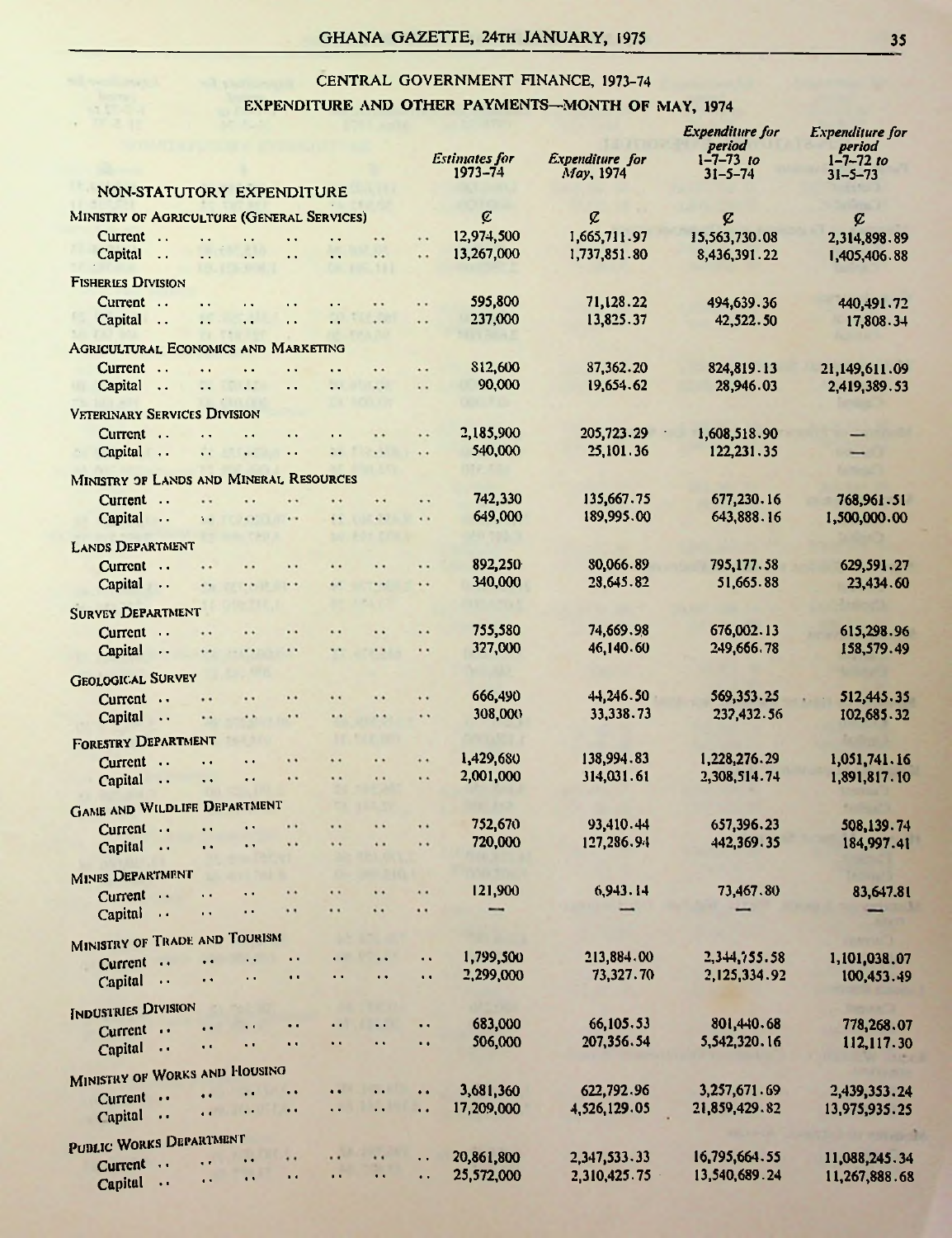## GHANA GAZETTE, 24TH JANUARY, 1975

|                                                                                                                                                         |                                 |                                     | <b>Expenditure</b> for<br>period | <b>Expenditure</b> for<br>period |
|---------------------------------------------------------------------------------------------------------------------------------------------------------|---------------------------------|-------------------------------------|----------------------------------|----------------------------------|
|                                                                                                                                                         | <b>Estimates for</b><br>1973-74 | <b>Expenditure</b> for<br>May, 1974 | $1 - 7 - 73$ to<br>$31 - 5 - 74$ | $1 - 7 - 72$ to<br>$31 - 5 - 73$ |
| NON-STATUTORY EXPENDITURE                                                                                                                               |                                 |                                     |                                  |                                  |
| PARKS AND GARDENS                                                                                                                                       | ¢                               | ¢                                   | ¢                                | ¢                                |
| Current<br>$\ddotsc$<br>Ξ.                                                                                                                              | 1,066,520                       | 131,602.69                          | 1.187,549.75                     | 860,129.55                       |
| Capital<br>. .                                                                                                                                          | 600,000                         | 50,932.47                           | 328,787.23                       | 357,738.11                       |
| <b>MINISTRY OF TRANSPORT AND COMMUNICATIONS</b>                                                                                                         |                                 |                                     |                                  |                                  |
| Current<br>$\ddot{\phantom{a}}$<br>. .                                                                                                                  | 876,000                         | 50,568.86                           | 615,745.82                       | 510,044.53                       |
| Capital<br>$\ddot{\phantom{a}}$<br>$\ddot{\phantom{0}}$<br>μ.<br>$\ddot{\phantom{1}}$<br>μ.                                                             | 2,530,000                       | 111,391.62                          | 1,809,421.03                     | 108,332.35                       |
| CIVIL AVIATION                                                                                                                                          |                                 |                                     |                                  |                                  |
| Current                                                                                                                                                 | 1,456,800                       | 167,537.02                          | 1,556,798.70                     | 1,240,591.29                     |
| . .<br><br><br>Capital<br>$\ddotsc$<br><br>. .<br>. .                                                                                                   | 2,686,000                       | 96,653.20                           | 721,817.11                       | 498,363.04                       |
|                                                                                                                                                         |                                 |                                     |                                  |                                  |
| <b>METEOROLOGICAL SERVICES</b>                                                                                                                          |                                 |                                     |                                  |                                  |
| Current<br>. .<br>. .<br>. .                                                                                                                            | 738,500<br>415,000              | 80,676.05<br>63,026.62              | 624,627.92<br>200,082.43         | 538,507.10                       |
| Capital<br>$\ddotsc$<br>. .<br>. .<br>. .                                                                                                               |                                 |                                     |                                  | 196,138.47                       |
| MINISTRY OF EDUCATION, CULTURE AND SPORTS                                                                                                               |                                 |                                     |                                  |                                  |
| Current.<br>. .                                                                                                                                         | 6,764,100                       | 1,656,557.86                        | 6,629,355.59                     | 3,800,573.89                     |
| Capital<br>$\overline{\phantom{a}}$<br>. .<br>. .<br>. .<br>. .                                                                                         | 883,310                         | 474,605.36                          | 1,066,309.25                     | 276,780.16                       |
| <b>SCHOOL SERVICES</b>                                                                                                                                  |                                 |                                     |                                  |                                  |
| Current<br>. .<br>. .                                                                                                                                   | 75,148,000                      | 9,433,365.21                        | 76,020,937.04                    | 63,518,227.58                    |
| Capital<br>$\ddots$<br>. .<br>$\ddot{\phantom{0}}$<br>. .<br>. .                                                                                        | 6,447,950                       | 1,832,195.94                        | 4,957,999.53                     | 2,972,237.32                     |
| NATIONAL COUNCIL FOR HIGHER EDUCATION                                                                                                                   |                                 |                                     |                                  |                                  |
| Current<br>. .<br>. .<br>. .<br>. .                                                                                                                     | 21,080,000                      | 2,808,774.79                        | 19,505,739.62                    | 15,590,034.46                    |
| Capital<br>$\ddotsc$<br>. .<br>. .<br>. .<br>. .                                                                                                        | 2,023,000                       | 753,683.24                          | 1,332,910.11                     | 774,889.95                       |
| <b>SPECIAL SERVICES</b>                                                                                                                                 |                                 |                                     |                                  |                                  |
| Current<br>$\overline{\phantom{a}}$<br><br><br>. .<br>                                                                                                  | 3,355,000                       |                                     |                                  |                                  |
| Capital<br>$\ddot{\phantom{a}}$<br>. .<br>. .<br>. .<br>$\ddot{\phantom{1}}$                                                                            | 346,740                         | 635,579.72                          | 3,005,318.67                     | 2,940,445.72                     |
|                                                                                                                                                         |                                 |                                     | 200,142.27                       | 148,604.95                       |
| <b>MINISTRY OF HEALTH (GENERAL SERVICES)</b>                                                                                                            |                                 |                                     |                                  |                                  |
| Current<br>$\ddotsc$<br>$\ddot{\phantom{1}}$<br>. .                                                                                                     | 14,239,570<br>1,150,000         | 2,149,589.83                        | 20,860,278.96                    | 5,563,275.50                     |
| Capital<br>. .<br>$\ddotsc$<br>$\ddot{\phantom{0}}$<br>. .                                                                                              |                                 | 108,332.31                          | 494,845.47                       | 391,166.68                       |
| KORLE BU MANAGEMENT BOARD                                                                                                                               |                                 |                                     |                                  |                                  |
| Current<br>$\ddot{\phantom{0}}$<br>. .<br>. .<br>. .<br>. .<br>. .                                                                                      | 5,868,850                       | 756,599.12                          | 5,291,627.00                     | 4,106,799.45                     |
| Capital<br>$\ddotsc$<br>Ω.<br>$\ddot{\phantom{1}}$<br>. .<br>                                                                                           | 545,000                         | 32,441.57                           | 157,497.21                       | 16,779.93                        |
| Health-Medical Services                                                                                                                                 |                                 |                                     |                                  |                                  |
| Current<br>. .<br>. .<br>. .<br>. .<br>. .                                                                                                              | 24,774,480                      | 2,779,155.66                        | 19,557,489.22                    | 15,710,060.48                    |
| Capital<br>$\ddot{\phantom{a}}$<br>. .<br>. .<br>μ.<br>. .<br>$\ddot{\phantom{1}}$<br>$\ddot{\phantom{a}}$                                              | 7,803,000                       | 1,015,998.60                        | 6,167,009.64                     | 5,444,744.19                     |
| MINISTRY OF LABOUR, SOCIAL WFLFARE AND CO-OPERA-<br>TIVES.                                                                                              |                                 |                                     |                                  |                                  |
| Current<br>$\sim$<br>. .                                                                                                                                | 4,239,850                       | 729,373.54                          |                                  | 1,327,897.65                     |
| Capital<br>$-$<br>. .<br>. .<br>٠.<br>. .                                                                                                               | 892,000                         | 52,229.89                           | 3,543,463.70<br>189,666.95       | 20,814.00                        |
| <b>LABOUR SERVICES</b>                                                                                                                                  |                                 |                                     |                                  |                                  |
| Current<br>. .<br>. .                                                                                                                                   | 830,250                         |                                     |                                  |                                  |
| Capital<br>. .<br>. .<br>. .<br>μ.                                                                                                                      | 86,000                          | 141,937.84<br>20,321.76             | 708,947.62                       | 592,699.95                       |
| SOCIAL WELFARE AND COMMUNITY DEVELOPMENT ADMINI-                                                                                                        |                                 |                                     | 34,868.56                        | 52,606.28                        |
| STRATION.<br>Current<br><br>$\bullet$<br>. .                                                                                                            | 3,463,000                       |                                     |                                  |                                  |
| Capital<br>$\dddot{\phantom{0}}$<br>. .<br><br>$\ddot{\phantom{1}}$<br>. .<br>. .<br>. .                                                                | 7,023,000                       | 438,991.80                          | 3,623,827.01                     | 1,434,328.07                     |
| <b>MINISTRY OF INTERNAL AFFAIRS</b>                                                                                                                     |                                 | 2,191,354.64                        | 6,170,456.99                     | 6,956.00                         |
| Current<br>. .<br>. .<br>$\bullet$<br>. .<br>$\ddot{\phantom{0}}$<br>$\ddot{\phantom{a}}$                                                               | 930,000                         |                                     |                                  |                                  |
| Capital<br>$\rightarrow$<br>$\ddot{\phantom{a}}$<br>$\ddot{\phantom{0}}$<br>. .<br>$\ddot{\phantom{1}}$<br>$\ddot{\phantom{1}}$<br>$\ddot{\phantom{1}}$ | 303,000                         | 196,588.42                          | 1,183,095.95                     | 987,750.63                       |
|                                                                                                                                                         |                                 | 53,627.84                           | 53.627.84                        |                                  |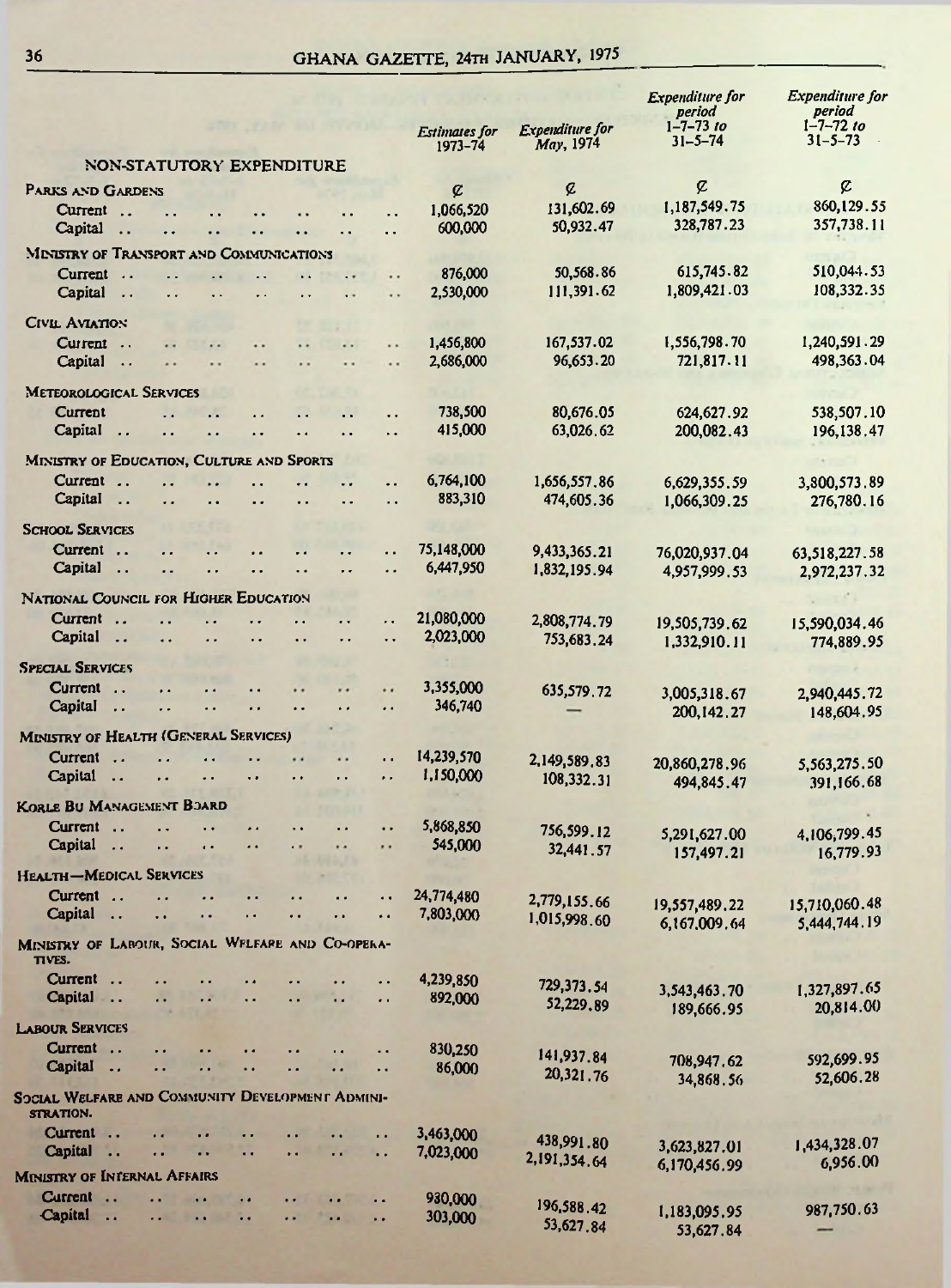#### GHANA GAZETTE, 24TH JANUARY, 1975

|                                            |                                                                                              |                                                |                      |                                              |                                              | <b>Estimates for</b><br>1973-74 | Expenditure for<br>May, 1974 | <b>Expenditure</b> for<br>period<br>$1 - 7 - 73$ to<br>$31 - 5 - 74$ | <b>Expenditure for</b><br>period<br>$1 - 7 - 72$ to<br>$31 - 5 - 73$ |
|--------------------------------------------|----------------------------------------------------------------------------------------------|------------------------------------------------|----------------------|----------------------------------------------|----------------------------------------------|---------------------------------|------------------------------|----------------------------------------------------------------------|----------------------------------------------------------------------|
|                                            | NON-STATUTORY EXPENDITURE                                                                    |                                                |                      |                                              |                                              |                                 |                              |                                                                      |                                                                      |
| <b>POLICE SERVICE</b>                      |                                                                                              |                                                |                      |                                              |                                              | ¢                               | ¢                            | ¢                                                                    | ¢                                                                    |
| Current                                    |                                                                                              |                                                |                      |                                              | μ.                                           | 17,955,000                      | 2,448,542.98                 | 19,176,714.11                                                        | 14,083,510.92                                                        |
| Capital<br>$\ddotsc$                       |                                                                                              |                                                |                      |                                              |                                              | 1,671,100                       | 72,171,30                    | 1,076,138.22                                                         | 583,196.29                                                           |
| <b>PRISON SERVICE</b>                      |                                                                                              |                                                |                      |                                              |                                              |                                 |                              |                                                                      |                                                                      |
| Current                                    |                                                                                              | $\ddot{\phantom{0}}$                           |                      |                                              | . .                                          | 3,622,000                       | 389,964.48                   | 3,681,785.38                                                         | 2,831,391.85                                                         |
| Capital<br>$\ddots$                        | . .<br>$\ddot{\phantom{0}}$                                                                  | $\ddot{\phantom{1}}$                           | . .                  | $\ddot{\phantom{a}}$                         | $\ddot{\phantom{a}}$                         | 1.014.000                       | 75,158.00                    | 660,920.76                                                           | 174,530.31                                                           |
| <b>NATIONAL FIRE SERVICE</b>               |                                                                                              |                                                |                      |                                              |                                              |                                 |                              |                                                                      |                                                                      |
| Current                                    | $\ddot{\phantom{0}}$                                                                         | $\ddot{\phantom{0}}$                           | $\ddot{\phantom{0}}$ | $\ddot{\phantom{a}}$                         | $\ddot{\phantom{0}}$                         | 1,243,000                       | 145,968.69                   | 1,528,881.77                                                         | 825,205.94                                                           |
| Capital<br>$\ddotsc$                       | $\ddot{\phantom{a}}$<br>$\ddot{\phantom{0}}$                                                 |                                                | . .                  | . .                                          | $\ddotsc$                                    | 1,673,000                       | 145,106.75                   | 145,716,75                                                           | 8.910.20                                                             |
| <b>MINISTRY OF LOCAL GOVERNMENT</b>        |                                                                                              |                                                |                      |                                              |                                              |                                 |                              |                                                                      |                                                                      |
| Current                                    |                                                                                              |                                                | $\ddot{\phantom{a}}$ |                                              | $\ddot{\phantom{0}}$                         | 3,712,000                       | 923, 228, 23                 | 4,394,763.15                                                         | 3,174,950.22                                                         |
| Capital<br>$\sim$                          | $\ddot{\phantom{a}}$<br>$\ddot{\phantom{0}}$                                                 | $\ddot{\phantom{0}}$                           | $\ddot{\phantom{a}}$ | $\ddot{\phantom{a}}$                         | $\ddot{\phantom{a}}$                         | 3,666,000                       | 1,664,159.46                 | 3,218,790.14                                                         | 1,495,871.68                                                         |
| <b>OFFICE OF GOVERNMENT ADMINISTRATION</b> |                                                                                              |                                                |                      |                                              |                                              |                                 |                              |                                                                      |                                                                      |
| Current                                    | $\ddot{\phantom{1}}$                                                                         | $\ddot{\phantom{1}}$                           | $\ddot{\phantom{1}}$ |                                              | ٠.                                           | 5,927,000                       | 784,240.72                   | 6,798,503.69                                                         | 3,555,993.98                                                         |
| Capital                                    | $\ddot{\phantom{0}}$<br>$\ddot{\phantom{0}}$                                                 | $\ddot{\phantom{0}}$                           | $\ddot{\phantom{a}}$ | $\ddot{\phantom{a}}$                         | . .                                          | 1,861,000                       | 557,415.73                   | 1,349,552.24                                                         | 397,881.68                                                           |
| <b>MANAGEMENT SERVICES</b>                 |                                                                                              |                                                |                      |                                              |                                              |                                 |                              |                                                                      |                                                                      |
| Current                                    | $\ddot{\phantom{a}}$<br>$\ddot{\phantom{0}}$                                                 | $\ddot{\phantom{1}}$                           | $\ddot{\phantom{1}}$ | . .                                          | $\ddot{\phantom{0}}$                         | 811,000                         | 37.485.29                    | 318,241.10                                                           | 201,834.59                                                           |
| Capital<br>$\ddotsc$                       | $\ddot{\phantom{0}}$<br>. .                                                                  | $\ddot{\phantom{1}}$                           | $\ddot{\phantom{0}}$ |                                              |                                              | 71,000                          | 156,00                       | 22,008.42                                                            | 40,710.19                                                            |
| REGIONAL ADMINISTRATION                    |                                                                                              |                                                |                      |                                              |                                              |                                 |                              |                                                                      |                                                                      |
| Current                                    | $\ddot{\phantom{0}}$<br>τ.                                                                   |                                                | $\ddot{\phantom{1}}$ | $\ddot{\phantom{1}}$                         | $\ddot{\phantom{a}}$                         | 2,842,000                       | 361,692.51                   | 3,069,644.71                                                         | 2,542,995.84                                                         |
| Capital                                    | τ.<br>$\ddot{\phantom{0}}$                                                                   | $\ddot{\phantom{0}}$                           | $\ddot{\phantom{a}}$ | $\ddot{\phantom{a}}$                         | $\ddot{\phantom{a}}$                         | 7,246,000                       | 1,219,629.75                 | 5,951,277.41                                                         | 2,776,101.86                                                         |
| <b>SPECIAL SERVICES</b>                    |                                                                                              |                                                |                      |                                              |                                              |                                 |                              |                                                                      |                                                                      |
| Current                                    | $\ddot{\phantom{1}}$                                                                         | $\ddot{\phantom{1}}$                           | $\ddot{\phantom{1}}$ | $\ddot{\phantom{1}}$                         |                                              | 11,174,000                      | 1,375,874,40<br>52,839.03    | 10,591,005.54<br>657,488,20                                          | 8,962,580.76<br>626,354.91                                           |
| Capital                                    | $\ddot{\phantom{0}}$<br>$\ddot{\phantom{1}}$                                                 | $\ddot{\phantom{0}}$                           | $\ddot{\phantom{0}}$ |                                              | $\ddot{\phantom{0}}$                         | 1,058,000                       |                              |                                                                      |                                                                      |
| OFFICES OF GOVERNMENT LEGISLATURE          |                                                                                              |                                                |                      |                                              |                                              |                                 |                              |                                                                      | 98,211.85                                                            |
| Current<br>Capital                         | $\ddot{\phantom{1}}$<br>$\ddot{\phantom{1}}$                                                 | $\ddot{\phantom{0}}$                           | $\cdot$              | $\ddot{\phantom{1}}$                         | $\ddot{\phantom{1}}$                         | 153,000<br>5,000                | 7,970,42                     | 90,421.48<br>4,872.00                                                | 2.94                                                                 |
| $\ddotsc$                                  | $\ddot{\phantom{0}}$<br>$\ddot{\phantom{0}}$                                                 | $\ddot{\phantom{1}}$                           | $\ddot{\phantom{1}}$ | $\ddot{\phantom{1}}$                         | $\ddot{\phantom{1}}$                         |                                 |                              |                                                                      |                                                                      |
| PERSONAL SERVICES                          |                                                                                              |                                                |                      |                                              |                                              | 932,000                         | 72,312.78                    | 723,595.85                                                           | 564,750.79                                                           |
| Current<br>Capital                         | $\ddot{\phantom{1}}$<br>$\ddot{\phantom{0}}$<br>$\ddot{\phantom{0}}$                         | . .<br>$\ddot{\phantom{a}}$                    | 0.8<br>$\epsilon$ .  | $\ddot{\phantom{1}}$<br>$\ddot{\phantom{1}}$ | $\ddot{\phantom{1}}$<br>$\ddot{\phantom{1}}$ | 257,000                         | 98,223.88                    | 194,536.99                                                           | 262,105.42                                                           |
| $\ddotsc$                                  |                                                                                              |                                                |                      |                                              |                                              |                                 |                              |                                                                      |                                                                      |
| MINISTRY OF INFORMATION                    |                                                                                              |                                                |                      |                                              | . .                                          | 6,163,350                       | 623, 672.37                  | 5,630,546.43                                                         |                                                                      |
| Current<br>Capital                         | $\ddot{\phantom{0}}$<br>$\ddot{\phantom{1}}$                                                 | $\ddot{\phantom{1}}$<br>$\ddot{\phantom{1}}$ . | $\ddot{\phantom{0}}$ | $\ddot{\phantom{1}}$<br>                     |                                              | 1,810,000                       | 274,076.19                   | 397,233.03                                                           |                                                                      |
| $\ddot{\phantom{a}}$                       | $\ddot{\phantom{1}}$                                                                         |                                                |                      |                                              |                                              |                                 |                              |                                                                      |                                                                      |
| INFORMATION SERVICES DEPARTMENT            |                                                                                              | $\ddot{\phantom{1}}$                           | $\bullet$            | $\sim$                                       | $\ddot{\phantom{a}}$                         | 2,013,370                       | 190,762,50                   | 1,927,938,95                                                         | 6,230,569.30                                                         |
| Current<br>Capital                         | $\ddot{\phantom{a}}$<br>$\ddot{\phantom{1}}$ .<br>$\ddot{\phantom{a}}$                       |                                                | $\ddot{\phantom{1}}$ | $\bullet$                                    | $\ddot{\phantom{1}}$                         | 397,000                         | 18,356.12                    | 48,979.77                                                            | 78,024.11                                                            |
|                                            |                                                                                              |                                                |                      |                                              |                                              |                                 |                              |                                                                      |                                                                      |
| MINISTRY OF JUSTICE                        |                                                                                              |                                                | $\ddot{\phantom{0}}$ | $\ddot{\phantom{0}}$                         | $\ddot{\phantom{a}}$                         | 3,924,000                       | 369,577.63                   | 3,222,805.75                                                         | 2,792,256.77                                                         |
| Current<br>Capital                         | $\ddot{\phantom{1}}$<br>$\ddot{\phantom{0}}$<br>. .<br>. .                                   | . .                                            | Ω,                   | $\ddot{\phantom{1}}$                         | . .                                          | 650,000                         | 93,558.01                    | 262,037.11                                                           | 301,139.52                                                           |
| $\ddotsc$                                  |                                                                                              |                                                |                      |                                              |                                              |                                 |                              |                                                                      |                                                                      |
| MINISTRY OF FOREIGN AFFAIRS                |                                                                                              | .,                                             | .,                   |                                              |                                              | 9,591,400                       | 343,854.43                   | 13,056,378.88                                                        | 6,112,954.12                                                         |
| Current<br>Capital                         | $\ddot{\phantom{1}}$<br>$\ddot{\phantom{1}}$<br><br>$\ddot{\phantom{0}}$                     | . .                                            | $\ddot{\phantom{1}}$ |                                              |                                              | 700,000                         | 233,797.31                   | 1,034,869.18                                                         | 35,557.92                                                            |
|                                            |                                                                                              |                                                |                      |                                              |                                              |                                 |                              |                                                                      |                                                                      |
| MINISTRY OF FINANCE (BUDGET DIVISION)      |                                                                                              | μ.                                             | . .                  |                                              | $\ddot{\phantom{0}}$                         | 2,363,400                       | 575,527.03                   | 5,452,207.90                                                         | 943,876.45                                                           |
| Current                                    | . .<br>$\ddot{\phantom{0}}$<br>$\ddot{\phantom{0}}$                                          | $\ddot{\phantom{1}}$                           | $\ddot{\phantom{1}}$ | $\ddot{\phantom{1}}$                         | $\ddot{\phantom{0}}$                         | 5,749,000                       | 1,421,047.69                 | 4,792,130.72                                                         | 1,707,153.26                                                         |
| Capital                                    | $\ddot{\phantom{1}}$                                                                         |                                                |                      |                                              |                                              |                                 |                              |                                                                      |                                                                      |
| <b>ECONOMIC PLANNING DIVISION</b>          |                                                                                              | $\ddot{\phantom{1}}$                           | $\ddot{\phantom{1}}$ |                                              | τ.                                           | 6,198,000                       | 80,162.29                    | 3,549,139.44                                                         | 5,792,685.36                                                         |
| Current                                    | $\ddot{\phantom{0}}$<br>$\ddot{\phantom{a}}$<br>$\ddot{\phantom{0}}$<br>$\ddot{\phantom{0}}$ | $\bullet$                                      |                      | $\ddot{\phantom{1}}$                         | $\ddot{\phantom{1}}$                         | 6,690,000                       | 666,545.90                   | 2,110,756.38                                                         | 1,937,462.81                                                         |
| Capital                                    |                                                                                              |                                                |                      |                                              |                                              |                                 |                              |                                                                      |                                                                      |
| <b>SERVICES UNDER FINANCE DIVISION</b>     | Ω,                                                                                           | . .                                            | . .                  | $\ddot{\phantom{a}}$                         | . .                                          | 41,004,310                      | 3,439,314.09                 | 23,820,028.13                                                        | 16,410,539.70                                                        |
| Current<br>Capital                         | $\ddot{\phantom{1}}$<br><br>$\cdots$                                                         | $\ddot{\phantom{1}}$                           |                      | $\ddot{\phantom{1}}$                         | $\ddot{\phantom{1}}$                         | -                               |                              |                                                                      |                                                                      |
|                                            |                                                                                              |                                                |                      |                                              |                                              |                                 |                              |                                                                      |                                                                      |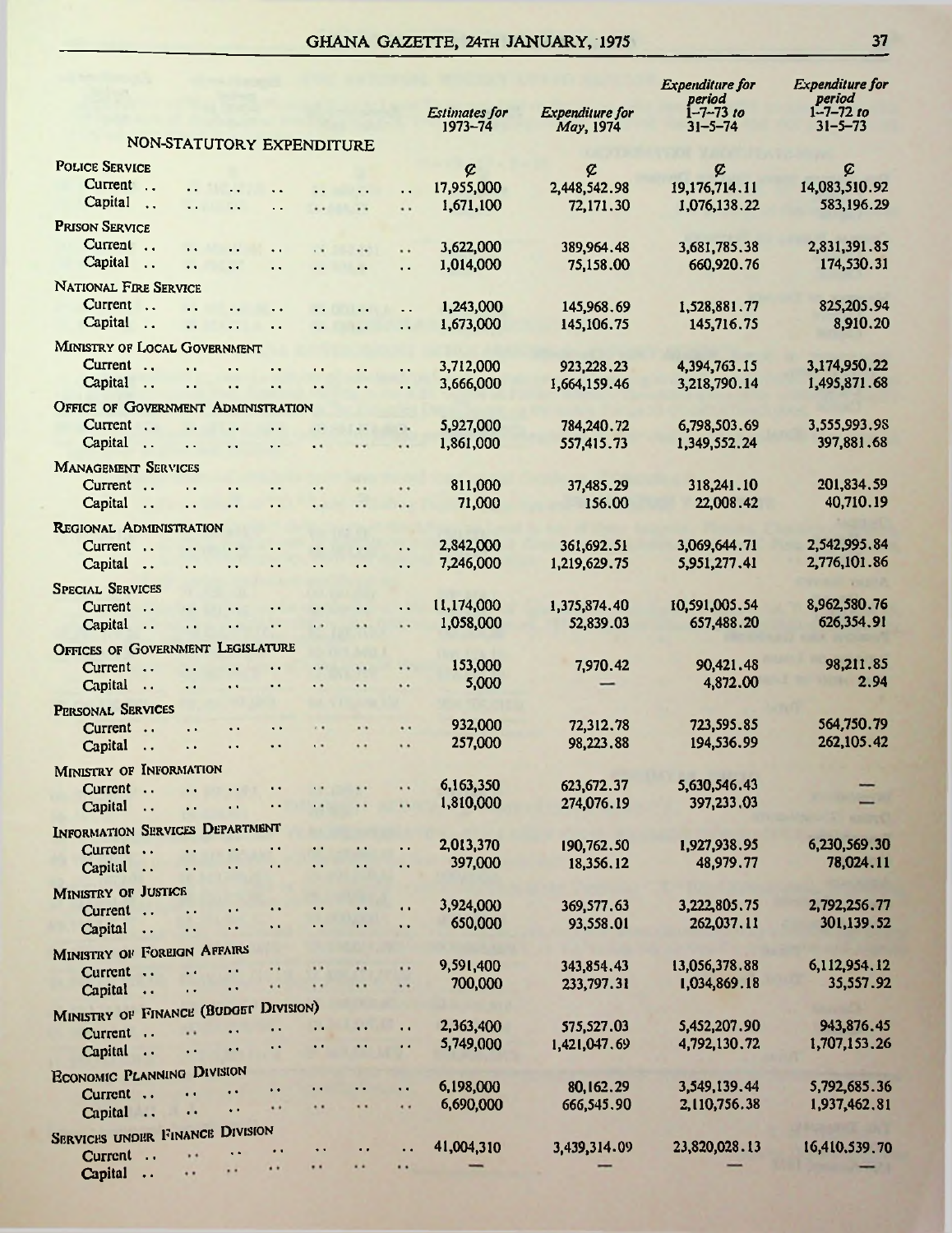| NON-STATUTORY EXPENDITURE<br>¢<br>¢<br>¢<br>DEPARTMENTS UNDER FINANCE DIVISION<br>¢<br>5,131,343.54<br>637,936.18<br>4,006,081.30<br>5,845,290<br>Current<br>$\ddotsc$<br>347,314.37<br>25,444.42<br>190,340.83<br>Capital<br>951,000<br>$\ddot{\phantom{a}}$<br>. .<br>CENTRAL BUREAU OF STATISTICS<br>195,144.79<br>1,431,804.69<br>Current<br>1,618,600<br>1,022,240.05<br>$\ddotsc$<br>$\ddot{\phantom{a}}$<br>. .<br>$\ddot{\phantom{0}}$<br>Capital<br>50,000<br>8,103.22<br>70,297.38<br>34,774.00<br>$\ddot{\phantom{0}}$<br>. .<br>. .<br>. .<br>. .<br>MINISTRY OF DEFENCE<br>Current<br>4,196,030.08<br>36,409,166.14<br>42,654,000<br>31,069,030.96<br>$\ddotsc$<br><br>$\cdot$ .<br>. .<br>Capital<br>9,760,000<br>332,053.00<br>4,427,114.48<br>1,155,876.28<br>$\ddot{\phantom{a}}$<br>$\ddot{\phantom{0}}$<br>. .<br>SOCIAL<br><b>WELFARE</b><br>DEPARTMENT OF<br><b>COMMUNITY</b><br><b>AND</b><br>DEVELOPMENT.<br>Current<br>2,433,230.75<br>Capital<br>3,326,961.61<br>. .<br>. .<br>TOTAL.<br>$\ldots$ $\cancel{2}526,601,200$<br>Ø68,678,149.04<br>Ø466,571,740.49<br>C335,417,610.20<br>STATUTORY EXPENDITURE<br>¢<br>¢<br>¢<br>¢<br><b>GENERAL</b><br>Current<br>1,425,000<br>42,481.85<br>1,419,568.33<br>1,139,074.73<br>. .<br>Capital<br>700,000<br>235,150.00<br>700,000.00<br>$\ddotsc$<br>$\cdot$ $\cdot$<br>$\ddot{\phantom{1}}$<br>. .<br><b>AUDIT SERVICE</b><br>Current<br>1,634,900<br>152,185.00<br>1,182,166.62<br>1,407,856.35<br>. .<br>$\ddot{\phantom{0}}$<br>. .<br>Capital<br>345,000<br>$\ddotsc$<br>89,239.20<br>217,159.02<br>. .<br>. .<br>. .<br>$\ddot{\phantom{0}}$<br>. .<br>PENSIONS AND GRATUITIES<br>56,406,230<br>3,477,761.28<br>37,676,645.06<br>29,451,917.32<br>. .<br>٠.<br>٠.<br>. .<br>INTEREST ON LOANS<br>61,423,100<br>1,094,530.06<br>36,434,903.84<br>13,178,653.68<br><br>$\cdot$<br><br><b>REPAYMENT OF LOANS</b><br>91,773,670<br>573,470.27<br>. .<br>٠.<br>5,957,248.59<br>. .<br>. .<br>TOTAL<br>. Q213,707,900<br>Ø5,664,817.66<br>C68,208,062.51<br><br>٠.<br>C60,557,131.03<br><b>OTHER PAYMENTS</b><br>INVESTMENTS.<br>6,000,000<br>12,614,370.80<br>. .<br>5,861.82<br>. .<br>4,923,351.93<br><b>OTHER GOVERNMENTS</b><br>31,145.44<br>. .<br>828.05<br>$\bullet$<br>107,663.95<br><b>REMITTANCES</b><br>328,465,255.55<br>60,786,235.60<br>. .<br>457,521,866.74<br><b>DEPOSITS</b><br>.,<br>10,160,515.30<br>70,305,539.09<br>. .<br>$\ddot{\phantom{0}}$<br>145,242,318.06<br><b>ADVANCES</b><br>6,000,000<br>16,030,104.41<br>104,781,222.66<br>. .<br>. .<br>. .<br>126,686,814.93<br><b>FUNDED RESERVES</b><br><br>6,847,040.49<br>36,169,841.52<br>. .<br>. .<br>. .<br>٠.<br>$\bullet$ .<br>29,625,057.96<br>LOAN ACCOUNTS<br>11,100,000<br>. .<br>73,218,811.04<br>. .<br>5,000,000.00<br>٠.<br>$\ddot{\phantom{1}}$<br>. .<br>21,540,152.62<br>TOTAL<br>£23,100,000<br>. .<br>Ø625,586,186.10<br>$\bullet$<br>μ.<br>C98,830,585.67<br>. .<br>Ø785,647,226.19<br><b>TOTAL PAYMENTS</b><br>۰.<br>C1,029,211,858.81<br>۰.<br>,,<br>C173,173,552.37<br>C1,312,776,097.71<br>Current<br>619,286,100<br>. .<br>344,066,052.08<br>$\bullet$<br>٠٠<br>٠,<br><br>50,550,829.79<br>419,267,326.03<br><b>Capital</b><br>144,123,000<br>. .<br>$\ddot{\phantom{1}}$<br>. .<br>59,559,620.63<br>$\ddot{\phantom{1}}$<br>Ω,<br>23,792,136.91<br>107,861,545.49<br>TOTAL<br>. 2763,409,100<br><br>.,<br><br> |  |  |  |  |  |  |  | <b>Estimates for</b><br>$1973 - 74$ | <b>Expenditure</b> for<br>May, 1974 | <b>Expenditure</b> for<br>period<br>$1 - 7 - 73$ to<br>$31 - 5 - 74$ | <i><b>Expenditure</b></i> for<br>period<br>$1 - 7 - 72$ to<br>$31 - 5 - 73$ |
|---------------------------------------------------------------------------------------------------------------------------------------------------------------------------------------------------------------------------------------------------------------------------------------------------------------------------------------------------------------------------------------------------------------------------------------------------------------------------------------------------------------------------------------------------------------------------------------------------------------------------------------------------------------------------------------------------------------------------------------------------------------------------------------------------------------------------------------------------------------------------------------------------------------------------------------------------------------------------------------------------------------------------------------------------------------------------------------------------------------------------------------------------------------------------------------------------------------------------------------------------------------------------------------------------------------------------------------------------------------------------------------------------------------------------------------------------------------------------------------------------------------------------------------------------------------------------------------------------------------------------------------------------------------------------------------------------------------------------------------------------------------------------------------------------------------------------------------------------------------------------------------------------------------------------------------------------------------------------------------------------------------------------------------------------------------------------------------------------------------------------------------------------------------------------------------------------------------------------------------------------------------------------------------------------------------------------------------------------------------------------------------------------------------------------------------------------------------------------------------------------------------------------------------------------------------------------------------------------------------------------------------------------------------------------------------------------------------------------------------------------------------------------------------------------------------------------------------------------------------------------------------------------------------------------------------------------------------------------------------------------------------------------------------------------------------------------------------------------------------------------------------------------------------------------------------------------------------------------------------------------------------------------------------------------------------------------------------------------------------------------------------|--|--|--|--|--|--|--|-------------------------------------|-------------------------------------|----------------------------------------------------------------------|-----------------------------------------------------------------------------|
|                                                                                                                                                                                                                                                                                                                                                                                                                                                                                                                                                                                                                                                                                                                                                                                                                                                                                                                                                                                                                                                                                                                                                                                                                                                                                                                                                                                                                                                                                                                                                                                                                                                                                                                                                                                                                                                                                                                                                                                                                                                                                                                                                                                                                                                                                                                                                                                                                                                                                                                                                                                                                                                                                                                                                                                                                                                                                                                                                                                                                                                                                                                                                                                                                                                                                                                                                                                       |  |  |  |  |  |  |  |                                     |                                     |                                                                      |                                                                             |
|                                                                                                                                                                                                                                                                                                                                                                                                                                                                                                                                                                                                                                                                                                                                                                                                                                                                                                                                                                                                                                                                                                                                                                                                                                                                                                                                                                                                                                                                                                                                                                                                                                                                                                                                                                                                                                                                                                                                                                                                                                                                                                                                                                                                                                                                                                                                                                                                                                                                                                                                                                                                                                                                                                                                                                                                                                                                                                                                                                                                                                                                                                                                                                                                                                                                                                                                                                                       |  |  |  |  |  |  |  |                                     |                                     |                                                                      |                                                                             |
|                                                                                                                                                                                                                                                                                                                                                                                                                                                                                                                                                                                                                                                                                                                                                                                                                                                                                                                                                                                                                                                                                                                                                                                                                                                                                                                                                                                                                                                                                                                                                                                                                                                                                                                                                                                                                                                                                                                                                                                                                                                                                                                                                                                                                                                                                                                                                                                                                                                                                                                                                                                                                                                                                                                                                                                                                                                                                                                                                                                                                                                                                                                                                                                                                                                                                                                                                                                       |  |  |  |  |  |  |  |                                     |                                     |                                                                      |                                                                             |
|                                                                                                                                                                                                                                                                                                                                                                                                                                                                                                                                                                                                                                                                                                                                                                                                                                                                                                                                                                                                                                                                                                                                                                                                                                                                                                                                                                                                                                                                                                                                                                                                                                                                                                                                                                                                                                                                                                                                                                                                                                                                                                                                                                                                                                                                                                                                                                                                                                                                                                                                                                                                                                                                                                                                                                                                                                                                                                                                                                                                                                                                                                                                                                                                                                                                                                                                                                                       |  |  |  |  |  |  |  |                                     |                                     |                                                                      |                                                                             |
|                                                                                                                                                                                                                                                                                                                                                                                                                                                                                                                                                                                                                                                                                                                                                                                                                                                                                                                                                                                                                                                                                                                                                                                                                                                                                                                                                                                                                                                                                                                                                                                                                                                                                                                                                                                                                                                                                                                                                                                                                                                                                                                                                                                                                                                                                                                                                                                                                                                                                                                                                                                                                                                                                                                                                                                                                                                                                                                                                                                                                                                                                                                                                                                                                                                                                                                                                                                       |  |  |  |  |  |  |  |                                     |                                     |                                                                      |                                                                             |
|                                                                                                                                                                                                                                                                                                                                                                                                                                                                                                                                                                                                                                                                                                                                                                                                                                                                                                                                                                                                                                                                                                                                                                                                                                                                                                                                                                                                                                                                                                                                                                                                                                                                                                                                                                                                                                                                                                                                                                                                                                                                                                                                                                                                                                                                                                                                                                                                                                                                                                                                                                                                                                                                                                                                                                                                                                                                                                                                                                                                                                                                                                                                                                                                                                                                                                                                                                                       |  |  |  |  |  |  |  |                                     |                                     |                                                                      |                                                                             |
|                                                                                                                                                                                                                                                                                                                                                                                                                                                                                                                                                                                                                                                                                                                                                                                                                                                                                                                                                                                                                                                                                                                                                                                                                                                                                                                                                                                                                                                                                                                                                                                                                                                                                                                                                                                                                                                                                                                                                                                                                                                                                                                                                                                                                                                                                                                                                                                                                                                                                                                                                                                                                                                                                                                                                                                                                                                                                                                                                                                                                                                                                                                                                                                                                                                                                                                                                                                       |  |  |  |  |  |  |  |                                     |                                     |                                                                      |                                                                             |
|                                                                                                                                                                                                                                                                                                                                                                                                                                                                                                                                                                                                                                                                                                                                                                                                                                                                                                                                                                                                                                                                                                                                                                                                                                                                                                                                                                                                                                                                                                                                                                                                                                                                                                                                                                                                                                                                                                                                                                                                                                                                                                                                                                                                                                                                                                                                                                                                                                                                                                                                                                                                                                                                                                                                                                                                                                                                                                                                                                                                                                                                                                                                                                                                                                                                                                                                                                                       |  |  |  |  |  |  |  |                                     |                                     |                                                                      |                                                                             |
|                                                                                                                                                                                                                                                                                                                                                                                                                                                                                                                                                                                                                                                                                                                                                                                                                                                                                                                                                                                                                                                                                                                                                                                                                                                                                                                                                                                                                                                                                                                                                                                                                                                                                                                                                                                                                                                                                                                                                                                                                                                                                                                                                                                                                                                                                                                                                                                                                                                                                                                                                                                                                                                                                                                                                                                                                                                                                                                                                                                                                                                                                                                                                                                                                                                                                                                                                                                       |  |  |  |  |  |  |  |                                     |                                     |                                                                      |                                                                             |
|                                                                                                                                                                                                                                                                                                                                                                                                                                                                                                                                                                                                                                                                                                                                                                                                                                                                                                                                                                                                                                                                                                                                                                                                                                                                                                                                                                                                                                                                                                                                                                                                                                                                                                                                                                                                                                                                                                                                                                                                                                                                                                                                                                                                                                                                                                                                                                                                                                                                                                                                                                                                                                                                                                                                                                                                                                                                                                                                                                                                                                                                                                                                                                                                                                                                                                                                                                                       |  |  |  |  |  |  |  |                                     |                                     |                                                                      |                                                                             |
|                                                                                                                                                                                                                                                                                                                                                                                                                                                                                                                                                                                                                                                                                                                                                                                                                                                                                                                                                                                                                                                                                                                                                                                                                                                                                                                                                                                                                                                                                                                                                                                                                                                                                                                                                                                                                                                                                                                                                                                                                                                                                                                                                                                                                                                                                                                                                                                                                                                                                                                                                                                                                                                                                                                                                                                                                                                                                                                                                                                                                                                                                                                                                                                                                                                                                                                                                                                       |  |  |  |  |  |  |  |                                     |                                     |                                                                      |                                                                             |
|                                                                                                                                                                                                                                                                                                                                                                                                                                                                                                                                                                                                                                                                                                                                                                                                                                                                                                                                                                                                                                                                                                                                                                                                                                                                                                                                                                                                                                                                                                                                                                                                                                                                                                                                                                                                                                                                                                                                                                                                                                                                                                                                                                                                                                                                                                                                                                                                                                                                                                                                                                                                                                                                                                                                                                                                                                                                                                                                                                                                                                                                                                                                                                                                                                                                                                                                                                                       |  |  |  |  |  |  |  |                                     |                                     |                                                                      |                                                                             |
|                                                                                                                                                                                                                                                                                                                                                                                                                                                                                                                                                                                                                                                                                                                                                                                                                                                                                                                                                                                                                                                                                                                                                                                                                                                                                                                                                                                                                                                                                                                                                                                                                                                                                                                                                                                                                                                                                                                                                                                                                                                                                                                                                                                                                                                                                                                                                                                                                                                                                                                                                                                                                                                                                                                                                                                                                                                                                                                                                                                                                                                                                                                                                                                                                                                                                                                                                                                       |  |  |  |  |  |  |  |                                     |                                     |                                                                      |                                                                             |
|                                                                                                                                                                                                                                                                                                                                                                                                                                                                                                                                                                                                                                                                                                                                                                                                                                                                                                                                                                                                                                                                                                                                                                                                                                                                                                                                                                                                                                                                                                                                                                                                                                                                                                                                                                                                                                                                                                                                                                                                                                                                                                                                                                                                                                                                                                                                                                                                                                                                                                                                                                                                                                                                                                                                                                                                                                                                                                                                                                                                                                                                                                                                                                                                                                                                                                                                                                                       |  |  |  |  |  |  |  |                                     |                                     |                                                                      |                                                                             |
|                                                                                                                                                                                                                                                                                                                                                                                                                                                                                                                                                                                                                                                                                                                                                                                                                                                                                                                                                                                                                                                                                                                                                                                                                                                                                                                                                                                                                                                                                                                                                                                                                                                                                                                                                                                                                                                                                                                                                                                                                                                                                                                                                                                                                                                                                                                                                                                                                                                                                                                                                                                                                                                                                                                                                                                                                                                                                                                                                                                                                                                                                                                                                                                                                                                                                                                                                                                       |  |  |  |  |  |  |  |                                     |                                     |                                                                      |                                                                             |
|                                                                                                                                                                                                                                                                                                                                                                                                                                                                                                                                                                                                                                                                                                                                                                                                                                                                                                                                                                                                                                                                                                                                                                                                                                                                                                                                                                                                                                                                                                                                                                                                                                                                                                                                                                                                                                                                                                                                                                                                                                                                                                                                                                                                                                                                                                                                                                                                                                                                                                                                                                                                                                                                                                                                                                                                                                                                                                                                                                                                                                                                                                                                                                                                                                                                                                                                                                                       |  |  |  |  |  |  |  |                                     |                                     |                                                                      |                                                                             |
|                                                                                                                                                                                                                                                                                                                                                                                                                                                                                                                                                                                                                                                                                                                                                                                                                                                                                                                                                                                                                                                                                                                                                                                                                                                                                                                                                                                                                                                                                                                                                                                                                                                                                                                                                                                                                                                                                                                                                                                                                                                                                                                                                                                                                                                                                                                                                                                                                                                                                                                                                                                                                                                                                                                                                                                                                                                                                                                                                                                                                                                                                                                                                                                                                                                                                                                                                                                       |  |  |  |  |  |  |  |                                     |                                     |                                                                      |                                                                             |
|                                                                                                                                                                                                                                                                                                                                                                                                                                                                                                                                                                                                                                                                                                                                                                                                                                                                                                                                                                                                                                                                                                                                                                                                                                                                                                                                                                                                                                                                                                                                                                                                                                                                                                                                                                                                                                                                                                                                                                                                                                                                                                                                                                                                                                                                                                                                                                                                                                                                                                                                                                                                                                                                                                                                                                                                                                                                                                                                                                                                                                                                                                                                                                                                                                                                                                                                                                                       |  |  |  |  |  |  |  |                                     |                                     |                                                                      |                                                                             |
|                                                                                                                                                                                                                                                                                                                                                                                                                                                                                                                                                                                                                                                                                                                                                                                                                                                                                                                                                                                                                                                                                                                                                                                                                                                                                                                                                                                                                                                                                                                                                                                                                                                                                                                                                                                                                                                                                                                                                                                                                                                                                                                                                                                                                                                                                                                                                                                                                                                                                                                                                                                                                                                                                                                                                                                                                                                                                                                                                                                                                                                                                                                                                                                                                                                                                                                                                                                       |  |  |  |  |  |  |  |                                     |                                     |                                                                      |                                                                             |
|                                                                                                                                                                                                                                                                                                                                                                                                                                                                                                                                                                                                                                                                                                                                                                                                                                                                                                                                                                                                                                                                                                                                                                                                                                                                                                                                                                                                                                                                                                                                                                                                                                                                                                                                                                                                                                                                                                                                                                                                                                                                                                                                                                                                                                                                                                                                                                                                                                                                                                                                                                                                                                                                                                                                                                                                                                                                                                                                                                                                                                                                                                                                                                                                                                                                                                                                                                                       |  |  |  |  |  |  |  |                                     |                                     |                                                                      |                                                                             |
|                                                                                                                                                                                                                                                                                                                                                                                                                                                                                                                                                                                                                                                                                                                                                                                                                                                                                                                                                                                                                                                                                                                                                                                                                                                                                                                                                                                                                                                                                                                                                                                                                                                                                                                                                                                                                                                                                                                                                                                                                                                                                                                                                                                                                                                                                                                                                                                                                                                                                                                                                                                                                                                                                                                                                                                                                                                                                                                                                                                                                                                                                                                                                                                                                                                                                                                                                                                       |  |  |  |  |  |  |  |                                     |                                     |                                                                      |                                                                             |
|                                                                                                                                                                                                                                                                                                                                                                                                                                                                                                                                                                                                                                                                                                                                                                                                                                                                                                                                                                                                                                                                                                                                                                                                                                                                                                                                                                                                                                                                                                                                                                                                                                                                                                                                                                                                                                                                                                                                                                                                                                                                                                                                                                                                                                                                                                                                                                                                                                                                                                                                                                                                                                                                                                                                                                                                                                                                                                                                                                                                                                                                                                                                                                                                                                                                                                                                                                                       |  |  |  |  |  |  |  |                                     |                                     |                                                                      |                                                                             |
|                                                                                                                                                                                                                                                                                                                                                                                                                                                                                                                                                                                                                                                                                                                                                                                                                                                                                                                                                                                                                                                                                                                                                                                                                                                                                                                                                                                                                                                                                                                                                                                                                                                                                                                                                                                                                                                                                                                                                                                                                                                                                                                                                                                                                                                                                                                                                                                                                                                                                                                                                                                                                                                                                                                                                                                                                                                                                                                                                                                                                                                                                                                                                                                                                                                                                                                                                                                       |  |  |  |  |  |  |  |                                     |                                     |                                                                      |                                                                             |
|                                                                                                                                                                                                                                                                                                                                                                                                                                                                                                                                                                                                                                                                                                                                                                                                                                                                                                                                                                                                                                                                                                                                                                                                                                                                                                                                                                                                                                                                                                                                                                                                                                                                                                                                                                                                                                                                                                                                                                                                                                                                                                                                                                                                                                                                                                                                                                                                                                                                                                                                                                                                                                                                                                                                                                                                                                                                                                                                                                                                                                                                                                                                                                                                                                                                                                                                                                                       |  |  |  |  |  |  |  |                                     |                                     |                                                                      |                                                                             |
|                                                                                                                                                                                                                                                                                                                                                                                                                                                                                                                                                                                                                                                                                                                                                                                                                                                                                                                                                                                                                                                                                                                                                                                                                                                                                                                                                                                                                                                                                                                                                                                                                                                                                                                                                                                                                                                                                                                                                                                                                                                                                                                                                                                                                                                                                                                                                                                                                                                                                                                                                                                                                                                                                                                                                                                                                                                                                                                                                                                                                                                                                                                                                                                                                                                                                                                                                                                       |  |  |  |  |  |  |  |                                     |                                     |                                                                      |                                                                             |
|                                                                                                                                                                                                                                                                                                                                                                                                                                                                                                                                                                                                                                                                                                                                                                                                                                                                                                                                                                                                                                                                                                                                                                                                                                                                                                                                                                                                                                                                                                                                                                                                                                                                                                                                                                                                                                                                                                                                                                                                                                                                                                                                                                                                                                                                                                                                                                                                                                                                                                                                                                                                                                                                                                                                                                                                                                                                                                                                                                                                                                                                                                                                                                                                                                                                                                                                                                                       |  |  |  |  |  |  |  |                                     |                                     |                                                                      |                                                                             |
|                                                                                                                                                                                                                                                                                                                                                                                                                                                                                                                                                                                                                                                                                                                                                                                                                                                                                                                                                                                                                                                                                                                                                                                                                                                                                                                                                                                                                                                                                                                                                                                                                                                                                                                                                                                                                                                                                                                                                                                                                                                                                                                                                                                                                                                                                                                                                                                                                                                                                                                                                                                                                                                                                                                                                                                                                                                                                                                                                                                                                                                                                                                                                                                                                                                                                                                                                                                       |  |  |  |  |  |  |  |                                     |                                     |                                                                      |                                                                             |
|                                                                                                                                                                                                                                                                                                                                                                                                                                                                                                                                                                                                                                                                                                                                                                                                                                                                                                                                                                                                                                                                                                                                                                                                                                                                                                                                                                                                                                                                                                                                                                                                                                                                                                                                                                                                                                                                                                                                                                                                                                                                                                                                                                                                                                                                                                                                                                                                                                                                                                                                                                                                                                                                                                                                                                                                                                                                                                                                                                                                                                                                                                                                                                                                                                                                                                                                                                                       |  |  |  |  |  |  |  |                                     |                                     |                                                                      |                                                                             |
|                                                                                                                                                                                                                                                                                                                                                                                                                                                                                                                                                                                                                                                                                                                                                                                                                                                                                                                                                                                                                                                                                                                                                                                                                                                                                                                                                                                                                                                                                                                                                                                                                                                                                                                                                                                                                                                                                                                                                                                                                                                                                                                                                                                                                                                                                                                                                                                                                                                                                                                                                                                                                                                                                                                                                                                                                                                                                                                                                                                                                                                                                                                                                                                                                                                                                                                                                                                       |  |  |  |  |  |  |  |                                     |                                     |                                                                      |                                                                             |
|                                                                                                                                                                                                                                                                                                                                                                                                                                                                                                                                                                                                                                                                                                                                                                                                                                                                                                                                                                                                                                                                                                                                                                                                                                                                                                                                                                                                                                                                                                                                                                                                                                                                                                                                                                                                                                                                                                                                                                                                                                                                                                                                                                                                                                                                                                                                                                                                                                                                                                                                                                                                                                                                                                                                                                                                                                                                                                                                                                                                                                                                                                                                                                                                                                                                                                                                                                                       |  |  |  |  |  |  |  |                                     |                                     |                                                                      |                                                                             |
|                                                                                                                                                                                                                                                                                                                                                                                                                                                                                                                                                                                                                                                                                                                                                                                                                                                                                                                                                                                                                                                                                                                                                                                                                                                                                                                                                                                                                                                                                                                                                                                                                                                                                                                                                                                                                                                                                                                                                                                                                                                                                                                                                                                                                                                                                                                                                                                                                                                                                                                                                                                                                                                                                                                                                                                                                                                                                                                                                                                                                                                                                                                                                                                                                                                                                                                                                                                       |  |  |  |  |  |  |  |                                     |                                     |                                                                      |                                                                             |
|                                                                                                                                                                                                                                                                                                                                                                                                                                                                                                                                                                                                                                                                                                                                                                                                                                                                                                                                                                                                                                                                                                                                                                                                                                                                                                                                                                                                                                                                                                                                                                                                                                                                                                                                                                                                                                                                                                                                                                                                                                                                                                                                                                                                                                                                                                                                                                                                                                                                                                                                                                                                                                                                                                                                                                                                                                                                                                                                                                                                                                                                                                                                                                                                                                                                                                                                                                                       |  |  |  |  |  |  |  |                                     |                                     |                                                                      |                                                                             |
|                                                                                                                                                                                                                                                                                                                                                                                                                                                                                                                                                                                                                                                                                                                                                                                                                                                                                                                                                                                                                                                                                                                                                                                                                                                                                                                                                                                                                                                                                                                                                                                                                                                                                                                                                                                                                                                                                                                                                                                                                                                                                                                                                                                                                                                                                                                                                                                                                                                                                                                                                                                                                                                                                                                                                                                                                                                                                                                                                                                                                                                                                                                                                                                                                                                                                                                                                                                       |  |  |  |  |  |  |  |                                     |                                     |                                                                      |                                                                             |
|                                                                                                                                                                                                                                                                                                                                                                                                                                                                                                                                                                                                                                                                                                                                                                                                                                                                                                                                                                                                                                                                                                                                                                                                                                                                                                                                                                                                                                                                                                                                                                                                                                                                                                                                                                                                                                                                                                                                                                                                                                                                                                                                                                                                                                                                                                                                                                                                                                                                                                                                                                                                                                                                                                                                                                                                                                                                                                                                                                                                                                                                                                                                                                                                                                                                                                                                                                                       |  |  |  |  |  |  |  |                                     |                                     |                                                                      |                                                                             |
|                                                                                                                                                                                                                                                                                                                                                                                                                                                                                                                                                                                                                                                                                                                                                                                                                                                                                                                                                                                                                                                                                                                                                                                                                                                                                                                                                                                                                                                                                                                                                                                                                                                                                                                                                                                                                                                                                                                                                                                                                                                                                                                                                                                                                                                                                                                                                                                                                                                                                                                                                                                                                                                                                                                                                                                                                                                                                                                                                                                                                                                                                                                                                                                                                                                                                                                                                                                       |  |  |  |  |  |  |  |                                     |                                     |                                                                      |                                                                             |
|                                                                                                                                                                                                                                                                                                                                                                                                                                                                                                                                                                                                                                                                                                                                                                                                                                                                                                                                                                                                                                                                                                                                                                                                                                                                                                                                                                                                                                                                                                                                                                                                                                                                                                                                                                                                                                                                                                                                                                                                                                                                                                                                                                                                                                                                                                                                                                                                                                                                                                                                                                                                                                                                                                                                                                                                                                                                                                                                                                                                                                                                                                                                                                                                                                                                                                                                                                                       |  |  |  |  |  |  |  |                                     |                                     |                                                                      |                                                                             |
|                                                                                                                                                                                                                                                                                                                                                                                                                                                                                                                                                                                                                                                                                                                                                                                                                                                                                                                                                                                                                                                                                                                                                                                                                                                                                                                                                                                                                                                                                                                                                                                                                                                                                                                                                                                                                                                                                                                                                                                                                                                                                                                                                                                                                                                                                                                                                                                                                                                                                                                                                                                                                                                                                                                                                                                                                                                                                                                                                                                                                                                                                                                                                                                                                                                                                                                                                                                       |  |  |  |  |  |  |  |                                     | Ø74,342,966.70                      | C527, 128, 871.52                                                    | £403,625,672.71                                                             |

THE TREASURY, ACCRA. 15th January, 1975.

J. K. DADSON **Controller and Accountant-General**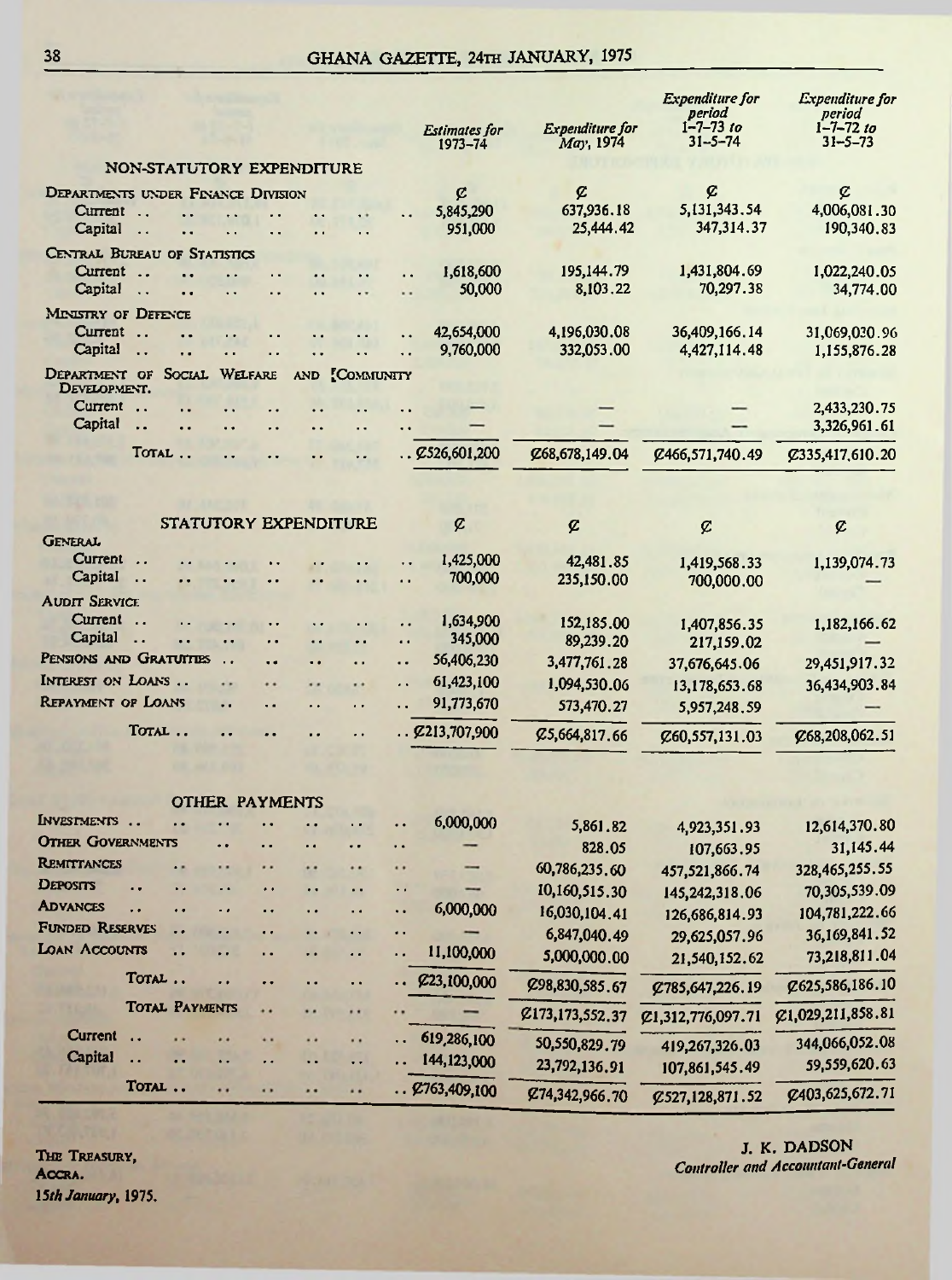#### THE NATIONAL WEEKLY LOTTO RESULTS

It is hereby certified that a National Weekly Lotto Draw was held on Saturday, 18th January, 1975 in accordance with the provisions of the National Weekly Lotto Act, 1961 and the Regulations published thereunder and that the following numbers were drawn in successive order:

 $76 - 18 - 17 - 8 - 22$ 

E. N. O. POBEE for *Director* of *National Lotteries* 

#### SCHOLARSHIPS SECRETARIAT

#### GHANA GOVERNMENT SCHOLARSHIPS IN FISHERY SCIENCE

It is proposed to award a number of scholarships for a four-year course of training at the Plymouth Polytechnic, School of Maritime Studies, Hull, England, leading to the B.Sc. degree in Fishery Science. The award is to enable candidates qualify for appointment as Fisheries Officer in the Fisheries Department on the salary Range 52-55 ( $\mathcal{C}2,472-\mathcal{C}3,096$ ).

2. Candidates will be bonded to return to Ghana on successful completion of their studies and serve in the Government Service or as otherwise directed.

3. *Qualificatiotis.*—Candidates must have passed the General Certificate of Education in:

- (i) Five subjects at " O " Level including English Language and Mathematics;
- (ii) and have obtained three passes at the Advanced Level in any of these subjects: Physics, Chemistry, Botany, Zoology, Biology (not in association with Botany or Zoology), Mathematics (any one of Pure Mathematics, Applied Mathematics, Pure and Applied Mathematics).

(iii) or possess equivalent qualifications.

4. Application forms may be obtained from the Registrar of Scholarships, Scholarships Secretariat, P.O. Box M.75, Accra, to whom they should be returned not later than 4*th February*, 1975. Copies of Educational Certificates required by the qualifications above must be provided.

5. Persons under any form of bond are not eligible.

#### THE WEST AFRICAN EXAMINATIONS COUNCIL

CERTIFICATE "A" TEACHER TRAINING COLLEGES FINAL EXAMINATIONS—**JULY, <sup>1975</sup>**

1. The above examination will be held in the first week of July, 1975.

2. Candidates who failed or were referred in certain subjects in the Certificate " A " Final Examinations in previous years should apply immediately for entry forms.

3 Entries will be accepted up to 28/// *February*, 1975. Applications for entry forms accompanied bya crossed 50p Postal 3. Entries will be accepted for Cheques), a foolscap envelope (9<sup>\*</sup> by 4<sup>\*</sup>) bearing the applicant's own name and address or Money Order (Not Stamps or Cheques), a foolscap envelope (9<sup>\*</sup> by 4<sup>\*</sup>) bearing the applicant's o with a 7p stamp affixed, should be addressed to:-

Tho Senior Deputy Registrar (Ent.),

West African Examinations Council,

P.O. Box 917,

Accra.

4. Candidates who have not received their results for the 1974 examination should contact the Principals of their former colleges or the National Teacher Training Council.

I. A. OKINE *Senior Deputy Registrar*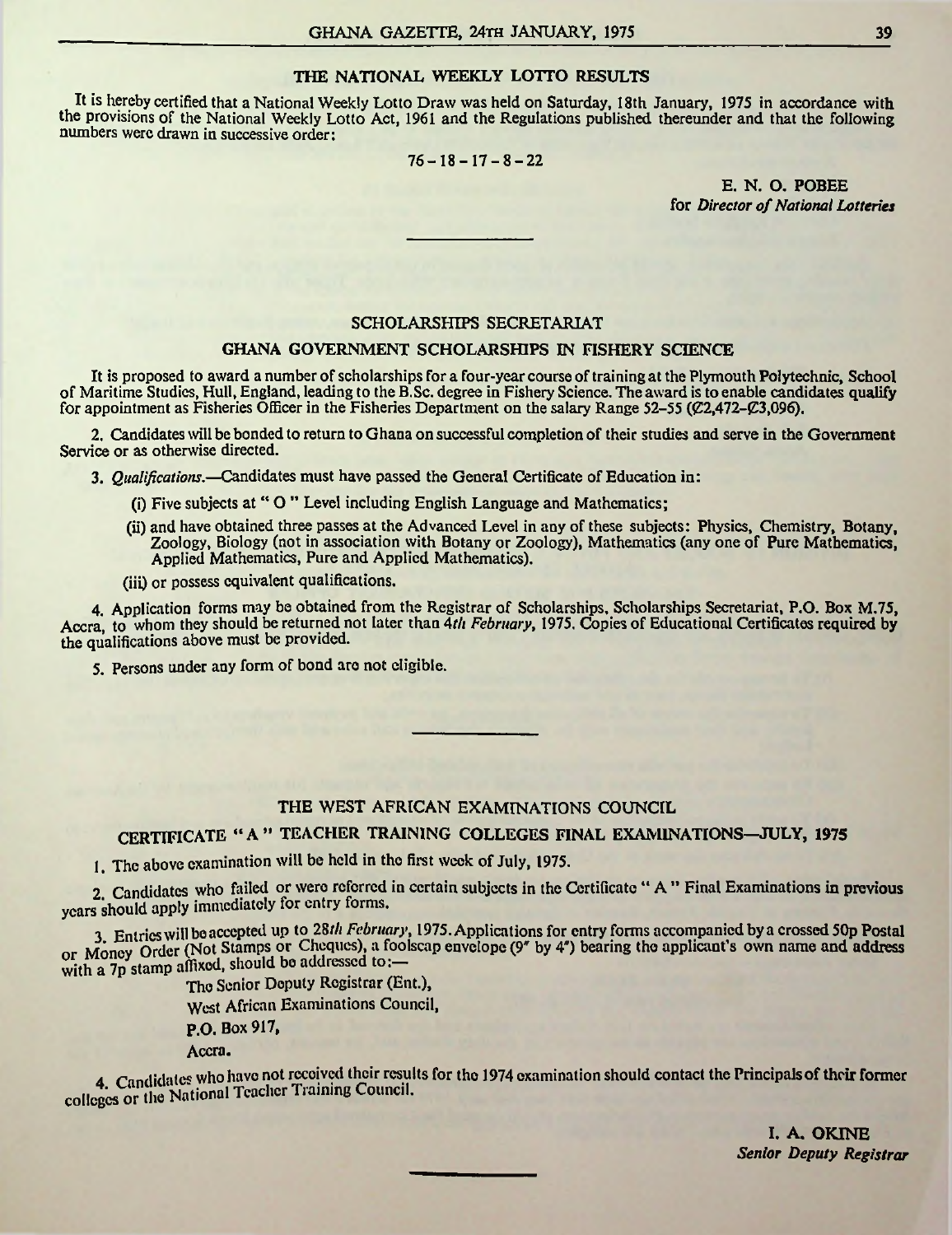#### THE WEST AFRICAN EXAMINATIONS COUNCIL

#### VACANCIES FOR TRAINING OF EXAMINERS

Applications are invited from suitably qualified persons wishing to be trained as Examiners in the following subjects for the Higher School Certificate/General Certificate of Education (Advanced Level) Joint Examination:

Agricultural Science Biology French Christian Religious Studies Islamic Religious Studies.

*Qualifications.*—Applicants should be holders of good degrees in the respective subjects and should have at least three years<sup>7</sup> teaching experience in the Sixth Form or in post-secondary institutions. Those who are already examiners in these subjects should not apply.

Applications are obtainable from the National Offices of the Council in Lagos, Accra, Freetown and Banjul.

Completed applications should be returned not later than 16/// *February*, 1975 to:—

The Registrar, (I.E.D.) West African Examinations Council, Headquarters Office, P.O. Box 125, Accra, Ghana.

A. A. WUDDA for *Registrar*

#### DIVISION OF BUDGET AND FINANCE EXPENDITURE CONTROL UNIT—INTERNATIONAL ATOMIC ENERGY AGENCY, VIENNA

#### VACANCIES FOR SECOND OFFICER/FIRST OFFICER

Applications arc invited from suitably qualified Ghanaians for appointment to the grades of Second Officer/First Officer, Division of Budget and Finance (Expenditure Control Unit) in the International Atomic Energy Agency, Vienna.

*Duties*:

- (i) To be responsible for the operation, co-ordination and supervision oftheExpenditureControlUnitincluding commercial claims, payroll and technical assistance activities;
- (ii) To supervise the review of all obligation documents, payrolls and payment vouchers so asto ensureboth their legality and their conformity with the Agency's regulations and rules and with the approved programmeand budget;
- (iii) To supervise the periodic reconciliation of unliquidated obligations;
- (iv) To supervise the preparation of value added tax reports and requests for reimbursement by theAustrian Government;
- (v) To assist in the co-ordination of the computerization of payroll and payment procedures and improvements to the computerized accounting system;
- (vi) To co-ordinate the work of the Unit with that of other divisions and offices.

*Qualification.—*University degree or equivalent academic qualifications with specialization in accountancy or business administration; at least six to ten years' relevant experience at a professional level; experience in electronic data processing desirable. Fluency in English, French, Russian or Spanish essential.

*Salary.*—(Net)—per annum—\$ 13,766.50-816,542.

*Other Allowances.*—Spouse—\$400.00 Child—\$3,636-84,338. Dependency rate—\$5,454-\$6,507.

*Note.*—Emoluments are based on U.S. dollars equivalents and are deemed to be exempt from national income tax. Salaries and allowances are payable in the currency of the duty station and, on request, partially in the currency of the<br>home country.

Application forms may be obtained from the Secretary, Public Services Commission, P.O. Box 1618, Accra, to whom the completed forms should be returned not later than 14th February, 1975 for onward transmission to the Ministry of Foreign Affairs for further necessaryaction. Public Servants should forward their completed application forms through their Heads of Departments. Persons under bond are ineligible.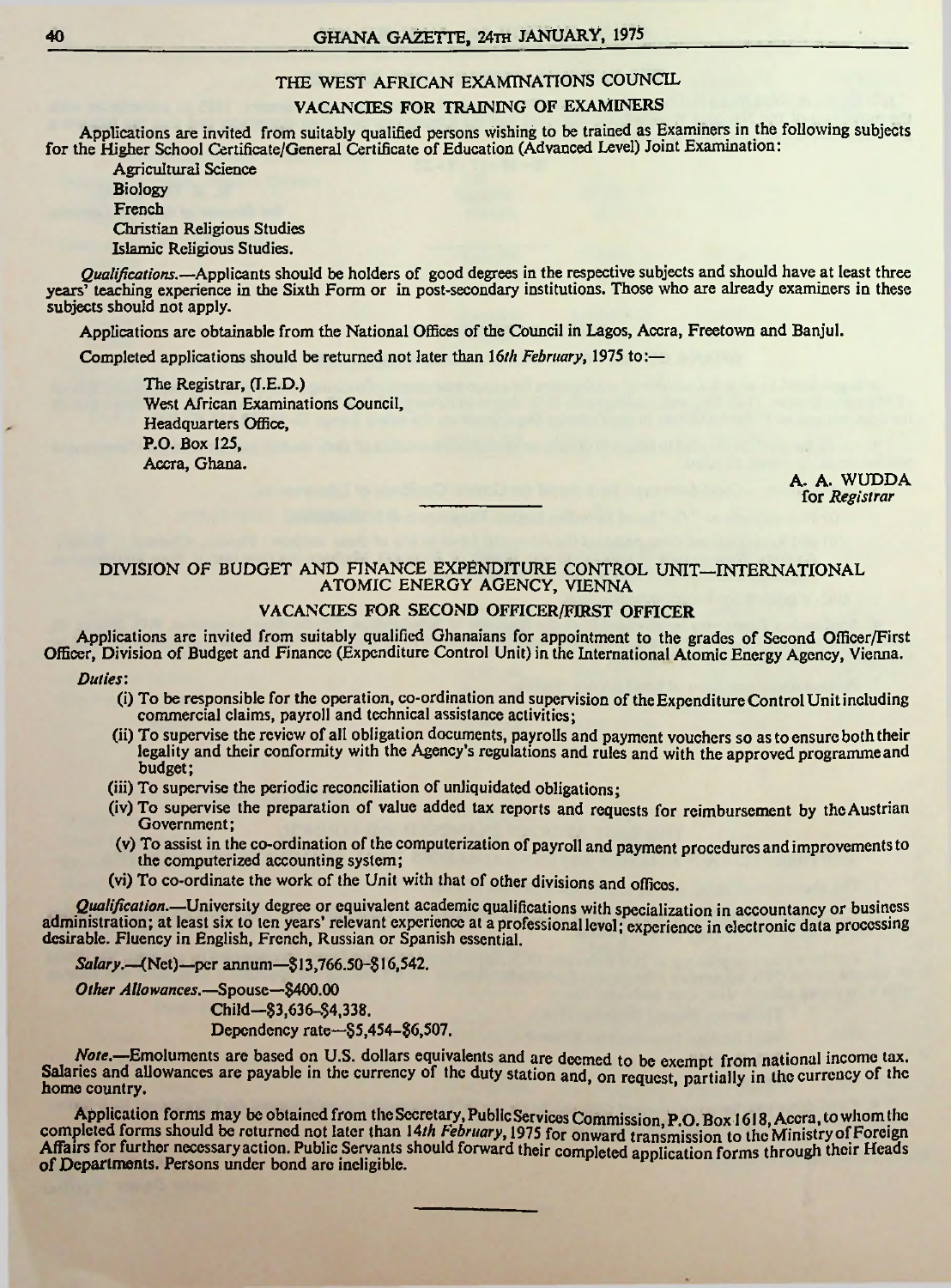#### MANPOWER BUREAU—MINISTRY OF ECONOMIC PLANNING

#### VACANCIES FOR SENIOR MANPOWER AND PRINCIPAL MANPOWER OFFICERS

Applications are invited from suitably qualified persons for appointment as Senior Manpower Officers and Principal Manpower Officers in the Manpower Bureau of the Ministry of Economic Planning.

#### (i) Senior Manpower Officers

*Duties.*—Subject to the general direction of the Executive Director, Senior Manpower Officers have responsibilities in all matters relating to the planning and development and utilisation of the human resources of the country. They will be required to collate and analyse data needed for the formulation of employment, educational and population policies, plans and programmes, etc. The work requires the ability to apply analytical tools of Economics, Statistics and Demography; in addition they must exhibit a high sense of duty and ability for detail. They will be required to initiate and formulate proposals for the consideration of the Executive Director. In this regard they are expected to show an appreciable potential for original work and ability for research. Senior Manpower Officers will also be required to work on the annual development budget and national development plans in collaboration with the agencies concerned. They will therefore maintain regular liaison with the appropriate agencies. They will be expected to plan, co-ordinate and supervise the work ofthe other staff of the Secretariat. They will carry out any other duties relating to the Manpower Board.

*Qualification.*—A Masters degree or a good first degree with further training and good working experience in Economics. Sociology, Demography or Statistics.

*Salary.*—Negotiable.

#### (ii) Principal Manpower Officers

*Duties.*—Principal Manpower Officers have duties similar to those of a Senior Manpower Officer but at a very high level. The Principal Manpower Officer will in addition assist the Executive Director in planning and dealing with high level issues. He will be expected to deputise for the Executive Director during his absence.

#### *Qualifications.*—

- *(a)* A Masters degree in Economics, Sociology, Demography, Statistics or equivalent combination of graduate training in Economics, Statistics or Social Sciences.
- (*b*) Applicants should possess a good working experience in the above fields and duties.

#### *Salary.*—Negotiable.

Application forms may be obtained from the Secretary, Public Services Commission, P.O. Box 1618, Accra, to whom the completed forms should be returned not later than 14*th February*, 1975. Only copies of certificates and testimonials must be sent. Candidates in the Public Service are to forward their completed application forms through their Heads of Departments. Candidates under bond to serve in any particular field are ineligible.

#### GHANA TEACHING SERVICE

#### VACANCY FOR THE POST OF DIRECTOR (TECHNICAL EDUCATION)

Applications are invited from suitably qualified Ghanaians for the post of Director (Technical Education) in the Headquarters of the Ghana Teaching Service.

- 2. *Qualifications.*—Candidates must possess:—
	- (a) A recognised Degree or its equivalent in Engineering, Physical Science or Commerce/Business Studies; and
	- (b) Corporate Membership of a professional institute, and
	- (c) at least 10 years\* postgraduation experience of seven years\* pre-graduation and seven years' postgraduation experience in teaching, industry and administration.

3. *Duties*.—The Director of Technical Education is the Professional adviser to the Ghana Teaching Service in all matters relating to Technical, Vocational and Business Education, He is responsible for the directorate ofthe Technical Education Division. Ho is also responsible for maintaining full liaison with industry and commerce in the policy for, and the operation of, institutional training.

4. *Salary.—*Negotiable.

5. Applications staling ago, qualification, experience and names and addresses of two referees, should reach the Secretary, Ghana Teaching Service Council, P.O. Box M.304, Accra, *not* later than Monday, *lOth February*, 1975.

6. Candidates in the Public Service should route their applications through their Heads of Department.